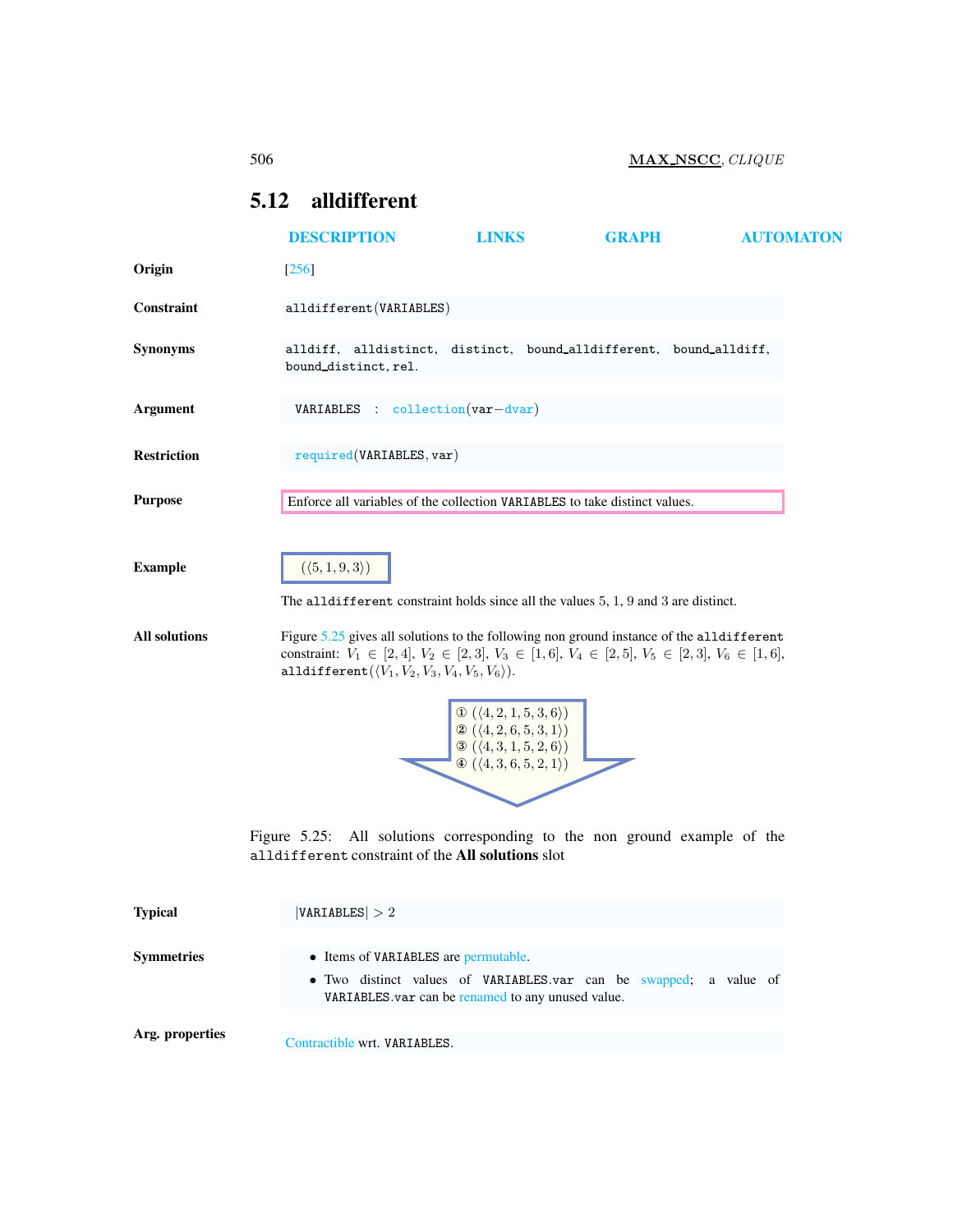#### <sup>20000128</sup> 507

Usage The alldifferent constraint occurs in most practical problems directly or indirectly. A classical example is the n-queens chess puzzle problem: Place  $n$  queens on an  $n$  by  $n$ chessboard in such a way that no queen attacks another. Two queens attack each other if they are located on the same column, on the same row, or on the same diagonal. This can be modelled as the conjunction of three alldifferent constraints. We associate to column  $i$ of the chessboard a domain variable  $X_i$  that gives the row number where the corresponding queen is located. The three alldifferent constraints are:

- alldifferent $(X_1, X_2 + 1, \ldots, X_n + n 1)$  for the descending diagonals,
- alldifferent $(X_1, X_2, \ldots, X_n)$  for the rows,
- alldifferent  $(X_1 + n 1, X_2 + n 2, ..., X_n)$  for the ascending diagonals.

They are respectively depicted by parts (A), (C) and (D) of Figure [5.26.](#page-1-0) Figure [5.27](#page-2-0) makes explicit the link between the two families of diagonals and the corresponding alldifferent constraints. Note that this model matches the checker introduced by Gauss to test whether a permutation of row numbers is a solution or not to the 8 queens problem: first add the numbers 1 up to 8 to the permutation and check that the resulting numbers are distinct, second add the numbers 8 down to 1 and perform the same check [440, pages 165–166].



Figure 5.26: Descending diagonals (A-B), rows (C) and ascending diagonals (D-E)

<span id="page-1-0"></span>A second example taken from [14], where the bipartite graph associated with the alldifferent constraint is convex, is a *ski assignment problem*: "a set of skiers have each specified the smallest and largest ski sizes they will accept from a given set of ski sizes". The task is to find a ski size for each skier.

Examples such as Costas arrays and Golomb rulers involve one or several alldifferent constraints on *differences* of variables.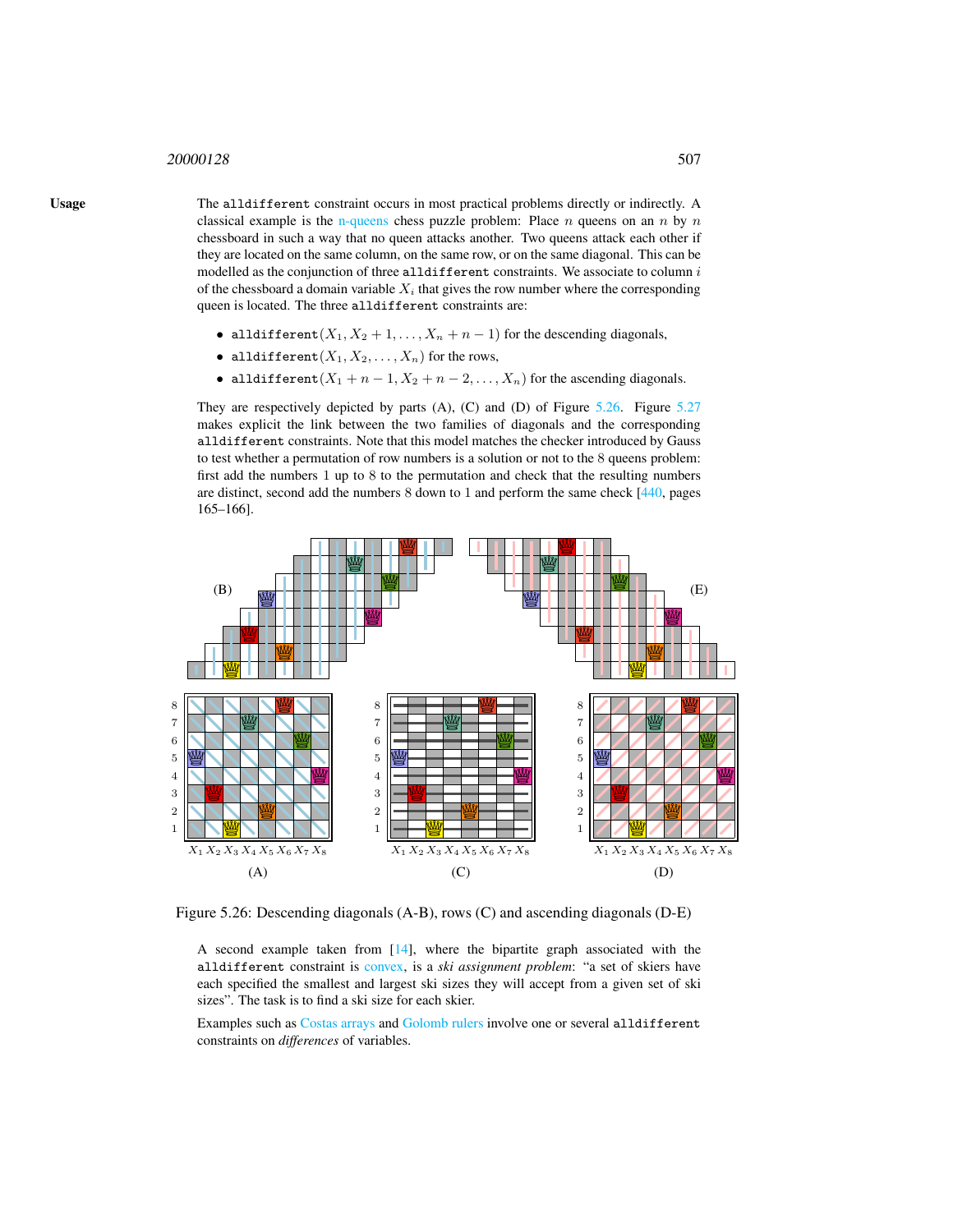

<span id="page-2-0"></span>Figure 5.27: (A) For every pair of columns i, j  $(i < j)$ , given the position  $X_i$  of the queen on column  $i$ , we respectively have from the ascending and descending diagonals that  $X_i \neq X_i + (j - i)$  and  $X_j \neq X_i - (j - i)$  (B) Equivalence of the two alldifferent constraints respectively associated with the ascending and descending diagonals with the two families of disequalities (i.e., the orange and the red one) depicted in Part (A)

Quite often, the alldifferent constraint is also used in conjunction with several element constraints, especially in the context of assignment problems [215, pages 372– 374], or with several precedence constraints, especially in the context of symmetry breaking or scheduling problems [75].

Other examples involving several alldifferent constraints sharing some variables can be found in the Usage slot of the k\_alldifferent constraint.

Remark Even if the alldifferent constraint did not have this form, it was specified in AL-ICE [255, 256] by asking for an injective correspondence f between variables and values:  $x \neq y \Rightarrow f(x) \neq f(y)$ . From an algorithmic point of view, the algorithm for computing the cardinality of the maximum matching of a bipartite graph was not used in ALICE for checking the feasibility of the alldifferent constraint, even though the algorithm was already known in 1976. This is because the goal of ALICE was to show that a general system could be as efficient as dedicated algorithms. For this reason the concluding part of [255] explicitly mentions that specialised algorithms should be discarded. On the one hand, many people, especially from the OR community, have complained about such a radical statement [364, page 28]. On the other hand, the motivation of such a statement stands from the fact that a truly intelligent system should not rely on black-box algorithms, but should rather be able to reconstruct them from some kind of first principles. How to achieve this is still an open question.

> Some solvers use, in a pre-processing phase before stating all constraints, an algorithm for *automatically extracting large cliques* [88, 153] from a set of binary disequalities in order to replace them by alldifferent constraints.

W.-J. van Hoeve provides a survey about the alldifferent constraint in [421].

For possible relaxation of the alldifferent constraints see the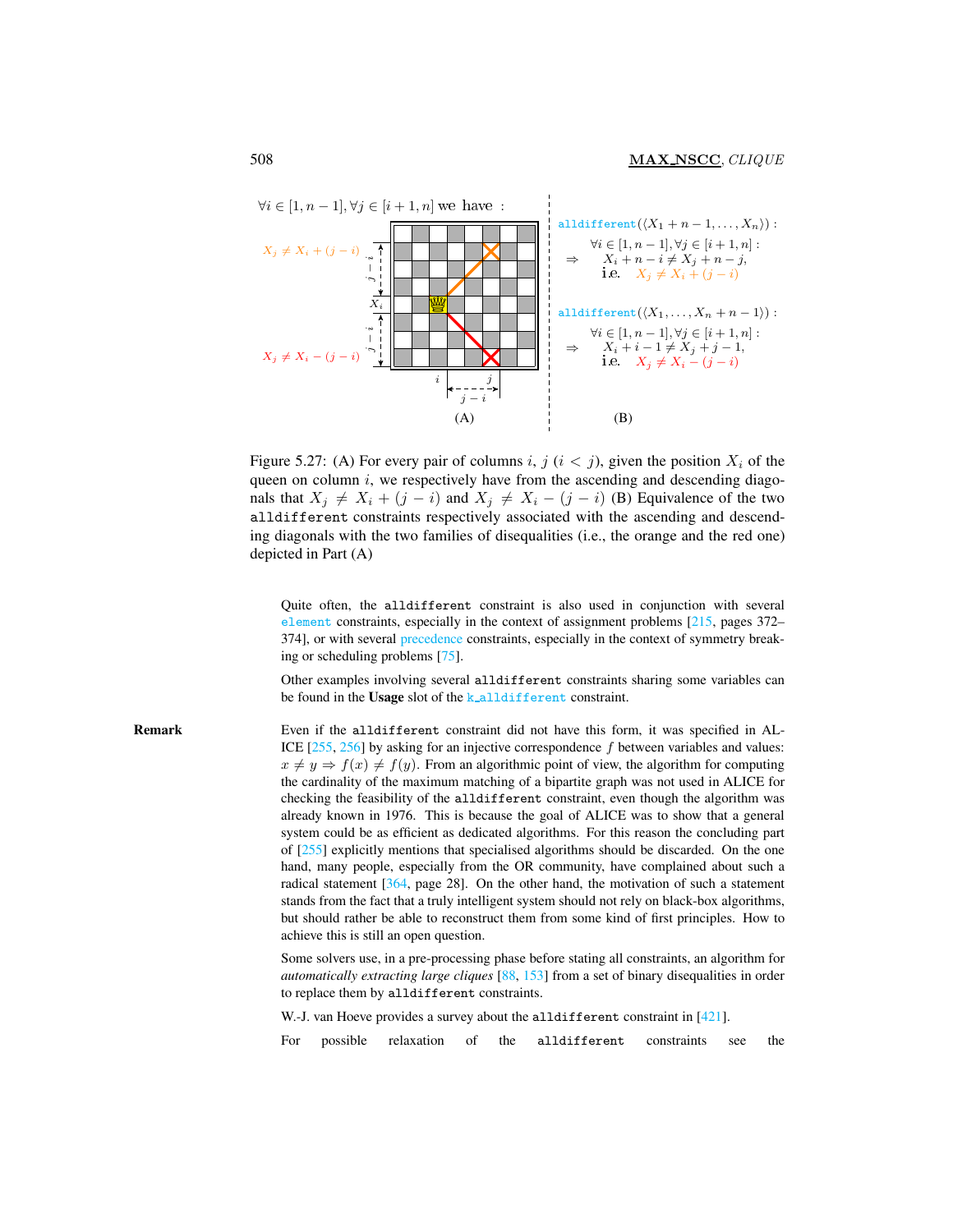alldifferent\_except\_0, the k\_alldifferent (i.e., some\_different), the soft\_alldifferent\_ctr, the soft\_alldifferent\_var and the weighted partial alldiff constraints, and Figure 2.4 of Section 2.1.5.

Within the context of linear programming, relaxations of the alldifferent constraint are described in [441] and in [215, pages 362–367].

Within the context of *constraint-centered search heuristics*, G. Pesant and A. Zanarini [447] have proposed several estimators for evaluating the number of solutions of an alldifferent constraint (since counting the total number of maximum matchings of the corresponding variable-value graph is #*P*-complete [413]). Faster, but less accurate estimators, based on upper bounds of the number of solutions were proposed three years later by the same authors [448].

Given *n* variables taking their values within the interval  $[1, n]$ , the total number of solutions to the corresponding alldifferent constraint corresponds to the sequence [A000142](http://oeis.org/A000142) of the On-Line Encyclopaedia of Integer Sequences [392].

Algorithm The first complete filtering algorithm was independently found by M.-C. Costa [123] and J.-C. Régin  $[340]$ . This algorithm is based on a corollary of C. Berge that characterises the edges of a graph that belong to a maximum matching but not to all  $[57,$  page  $120$  $120$ ].<sup>1</sup> Similarly, Dulmage-Mendelsohn decomposition [148] was also used recently by [129, 130] to characterise such edges and prune the corresponding variables both for the alldifferent constraint and for other constraints like alldifferent except 0, correspondence, inverse, same, used\_by, global\_cardinality\_low\_up, soft\_alldifferent\_var, soft\_same\_var, soft\_used\_by\_var. Assuming that all variables have no holes in their domain, M. Leconte came up with a filtering algorithm [259] based on edge finding. A first bound-consistency algorithm was proposed by Bleuzen-Guernalec *et al.* [78]. Later on, two different approaches were used to design bound-consistency algorithms. Both approaches model the constraint as a bipartite graph. The first identifies Hall intervals in this graph [324, 266] and the second applies the same algorithm that is used to compute arc-consistency, but achieves a speedup by exploiting the simpler structure [194] of the graph [281]. Ian P. Gent *et al.* discuss in [189] implementations issues behind the complete filtering algorithm and in particular the computation of the strongly connected components of the residual graph (i.e., a graph constructed from a maximum variable-value matching and from the possible values of the variables of the alldifferent constraint), which appears to be the main bottleneck in practice. Figures 2.1 and 2.2 of Section 2.1.3 illustrate the filtering of the alldifferent constraint with respect to arc-consistency and bound-consistency. The leftmost part of Figure 3.29 illustrates a flow model for the alldifferent constraint where there is a one-to-one correspondence between feasible flows in the flow model and solutions of the alldifferent constraint.

> From a worst case complexity point of view, assuming that  $n$  is the number of variables and  $m$  the sum of the domains sizes, we have the following complexity results:

- Complete filtering is achieved in  $O(m\sqrt{n})$  by Régin's algorithm [340].
- Range consistency is done in  $O(n^2)$  by Leconte's algorithm [259].
- Bound-consistency is performed in  $O(n \log n)$  in [324, 281, 266]. If sort can be achieved in linear time, typically when the alldifferent constraint encodes a per-

<span id="page-3-0"></span><sup>&</sup>lt;sup>1</sup>A similar result is in fact given in [309].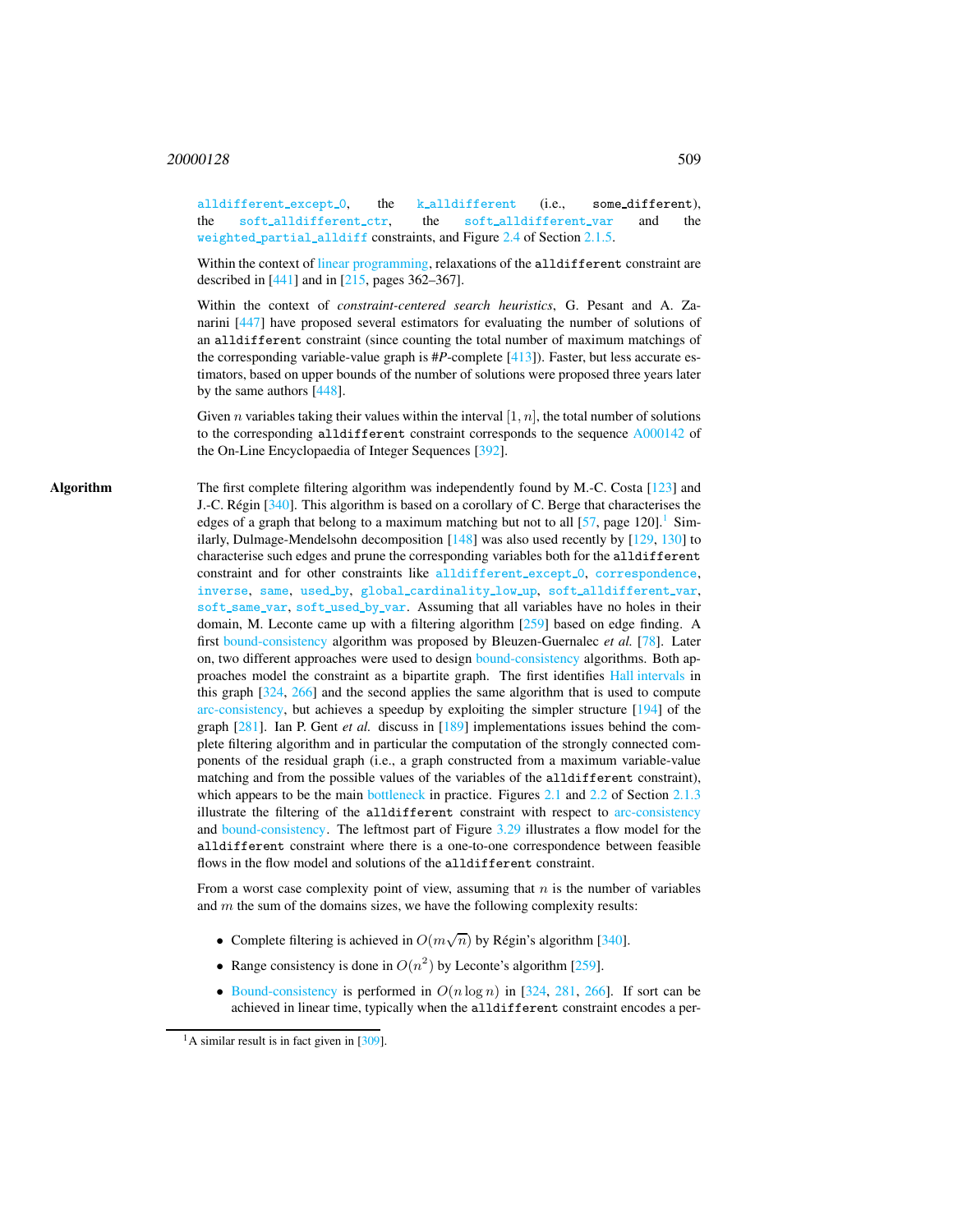mutation,<sup>[2](#page-4-0)</sup> the worst case complexity of the algorithms described in  $[281, 266]$  goes down to  $O(n)$ .

Within the context of *explanations* [228], the explanation of the filtering algorithm that achieves arc-consistency for the alldifferent constraint is described in [359, pages 60– 61]. Given the residual graph (i.e., a graph constructed from a maximum variable-value matching and from the possible values of the variables of the alldifferent constraint), the removal of an arc starting from a vertex belonging to a strongly connected component  $C_1$  to a distinct strongly connected component  $C_2$  is explained by all missing arcs starting from a descendant component of  $C_2$  and ending in an ancestor component of  $C_1$  (i.e., since the addition of any of these missing arcs would merge the strongly connected components  $C_1$  and  $C_2$ ). Let us illustrate this on a concrete example. For this purpose assume we have the following variables and the values that can potentially be assigned to each of them,  $A \in \{1,2\}, B \in \{1,2\}, C \in \{2,3,4,6\}, D \in \{3,4\}, E \in \{5,6\}, F \in \{5,6\},$  $G \in \{6, 7, 8\}, H \in \{6, 7, 8\}.$  Figure [5.28](#page-5-0) represents the residual graph associated with the maximum matching corresponding to the assignment  $A = 1$ ,  $B = 2$ ,  $C = 3$ ,  $D = 4$ ,  $E = 5, F = 6, G = 7, H = 8$ . It has four strongly connected components containing respectively vertices  $\{A, B, 1, 2\}, \{C, D, 3, 4\}, \{E, F, 5, 6\}$  and  $\{G, H, 7, 8\}.$  Arcs that are between strongly connected components correspond to values that can be removed:

- The removal of value 2 from variable  $C$  is explained by the absence of the arcs corresponding to the assignments  $A = 3$ ,  $A = 4$ ,  $B = 3$  and  $B = 4$  (since adding any of these missing arcs would merge the blue and the pink strongly connected components containing the vertices corresponding to value 2 and variable C).
- The removal of value 6 from variable  $C$  is explained by the absence of the arcs corresponding to the assignments  $E = 3$ ,  $E = 4$ ,  $F = 3$  and  $F = 4$ . Again adding the corresponding arcs would merge the two strongly connected components containing the vertices corresponding to value 6 and variable C.
- The removal of value 6 from variable  $G$  is explained by the absence of the arcs corresponding to the assignments  $E = 7$ ,  $E = 8$ ,  $F = 7$  and  $F = 8$ .
- The removal of value 6 from variable  $H$  is explained by the absence of the arcs corresponding to the assignments  $E = 7$ ,  $E = 8$ ,  $F = 7$  and  $F = 8$ .

An additional example for illustrating the generation of explanations for the alldifferent constraint when there are more values than variables is provided by Figure 2.3 of Section 2.1.4.

After applying bound-consistency the following property holds for all variables of an alldifferent constraint. Given a Hall interval  $[l, u]$ , any variable V whose range  $[V, \overline{V}]$  intersects [l, u] without being included in [l, u] has its minimum value V (respectively maximum value  $\overline{V}$ ) that is located before (respectively after) the Hall interval (i.e.,  $V < l \leq u \leq \overline{V}$ ).

The alldifferent constraint is entailed if and only if there is no value  $v$  that can be assigned two distinct variables of the VARIABLES collection (i.e., the intersection of the two sets of potential values of any pair of variables is empty).

<span id="page-4-0"></span> $2$ In this context the total number of values that can be assigned to the variables of the alldifferent constraint is equal to the number of variables. Under this assumption sorting the variables on their minimum or maximum values can be achieved in linear time.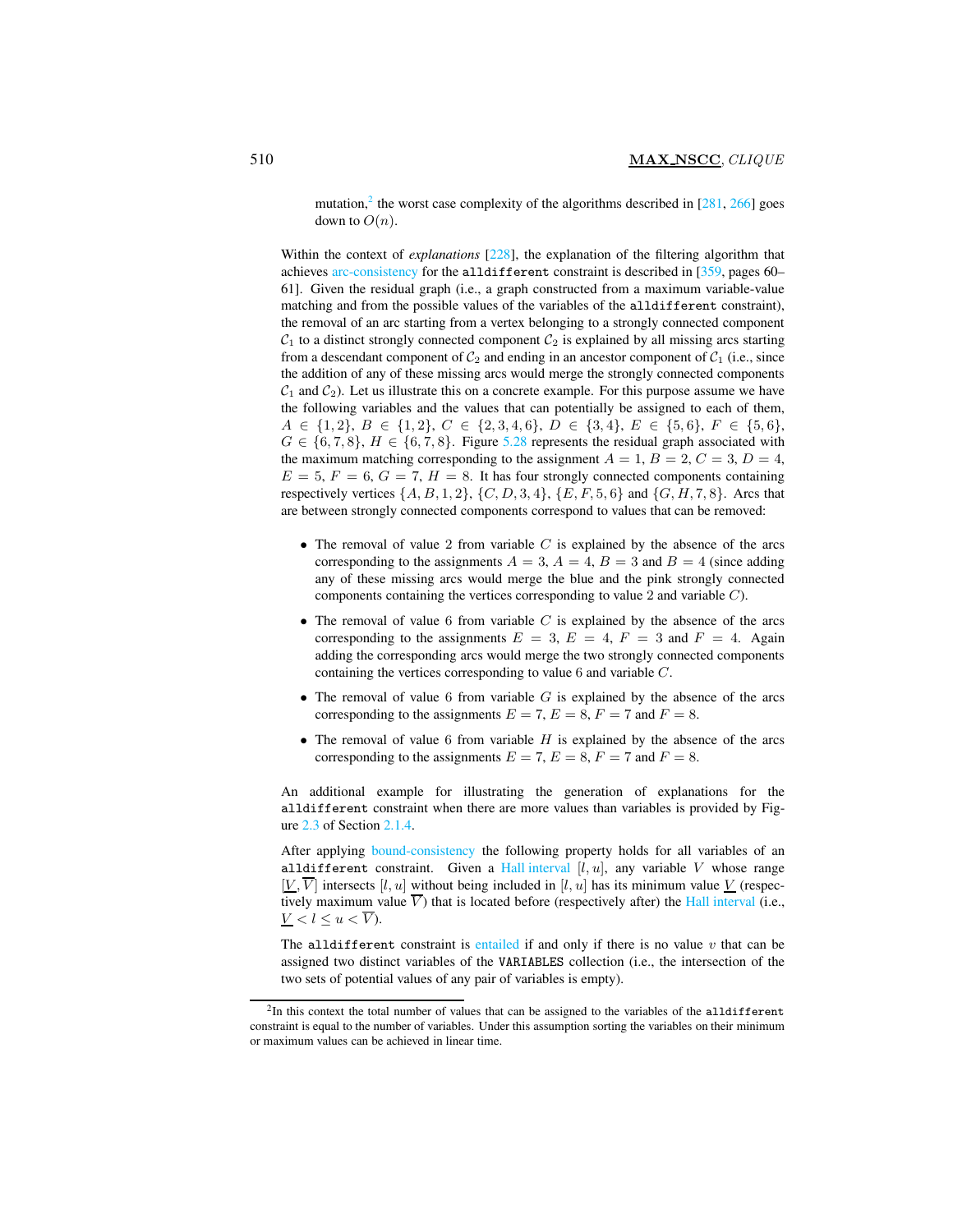

<span id="page-5-0"></span>Figure 5.28: Strongly connected components of the residual graph illustrating the explanation of the removal of a value for the constraint alldifferent $(\langle A, B, C, D, E, F, G, H \rangle)$ ,  $A \in \{1, 2\}$ ,  $B \in \{1, 2\}$ ,  $C \in \{2, 3, 4, 6\}$ ,  $D \in \{3, 4\}, E \in \{5, 6\}, F \in \{5, 6\}, G \in \{6, 7, 8\}, H \in \{6, 7, 8\}$ : the explanation why value  $2$  is removed from variable  $C$  corresponds to all missing arcs whose addition would merge the blue and the pink strongly connected components (i.e., the missing arcs corresponding to the assignments  $A = 3$ ,  $A = 4$ ,  $B = 3$  and  $B = 4$  that are depicted by thick pink lines)

Reformulation The alldifferent constraint can be reformulated into a set of disequalities constraints. This model neither preserves bound-consistency nor arc-consistency:

- On the one hand a model, involving linear constraints, preserving bound-consistency was introduced in  $[71]$ . For each potential interval  $[l, u]$  of consecutive values this model uses |VARIABLES| 0-1 variables  $B_{1,l,u}, B_{2,l,u}, \ldots, B_{|\text{VARIABLES}|,l,u}$  for modelling that each variable of the collection VARIABLES is assigned a value within interval  $[l, u]$  (i.e.,  $\forall i \in [1, |\texttt{VARIABLES}|]: B_{i,l,u} \Leftrightarrow \texttt{VARIABLES}[i].\texttt{var} \in [l, u]),$ and an inequality constraint for enforcing the condition that the sum of the corresponding 0-1 variables is less than or equal to the size  $u - l + 1$  of the corresponding interval (i.e.  $B_{1,l,u} + B_{2,l,u} + \cdots + B_{|\text{VARTABLES}|,l,u} \le u - l + 1$ ).
- On the other hand, it was shown in  $[74]$  that there is no polynomial sized decomposition that preserves arc-consistency.

Finally the [alldifferent](#page-0-2)(VARIABLES) constraint can also be reformulated as the conjunction sort(VARIABLES, SORTED\_VARIABLES) strictly increasing(SORTED VARIABLES). Unlike the naive reformulation, i.e., a disequality constraint between each pair of variables, the sort-based reformulation is linear in space.

<span id="page-5-1"></span><sup>&</sup>lt;sup>3</sup>How to encode the reified constraint  $B_{i,l,u} \Leftrightarrow \texttt{VARIABLES}[i].\texttt{var} \in [l, u]$  with linear constraints is described in the Reformulation slot of the in\_interval\_reified constraint.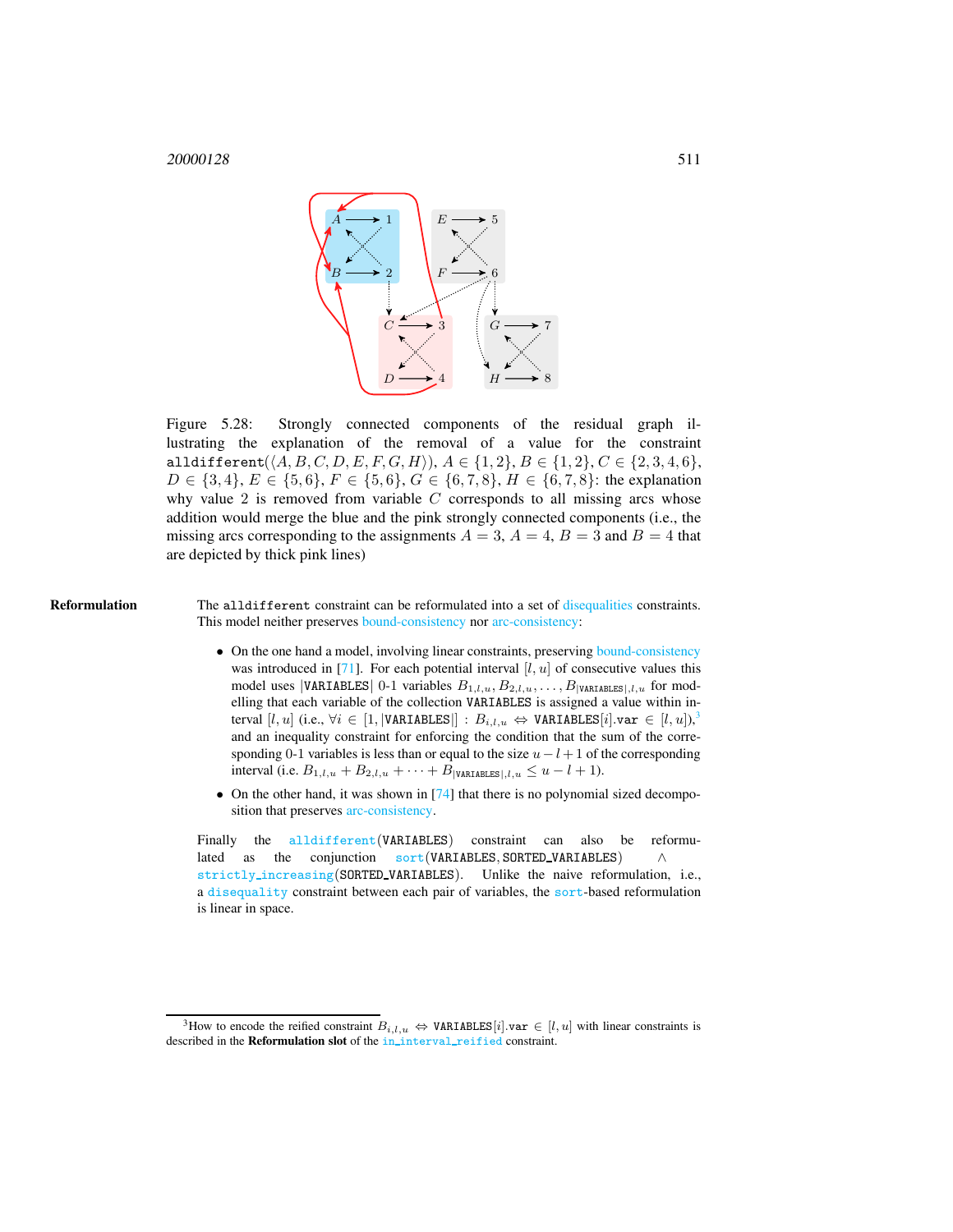Counting

| Length<br>(n)                                                       | - | ◡  |    |     |      |       |        |         |          |
|---------------------------------------------------------------------|---|----|----|-----|------|-------|--------|---------|----------|
| Solutions                                                           | O | 24 | 20 | 720 | 5040 | 40320 | 362880 | 3628800 | 39916800 |
| $\sim$ $\sim$ $\sim$ $\sim$ $\sim$ $\sim$ $\sim$ $\sim$<br>.<br>. . |   |    |    |     |      |       |        |         |          |

Number of solutions for alldifferent: domains  $0..n$ 

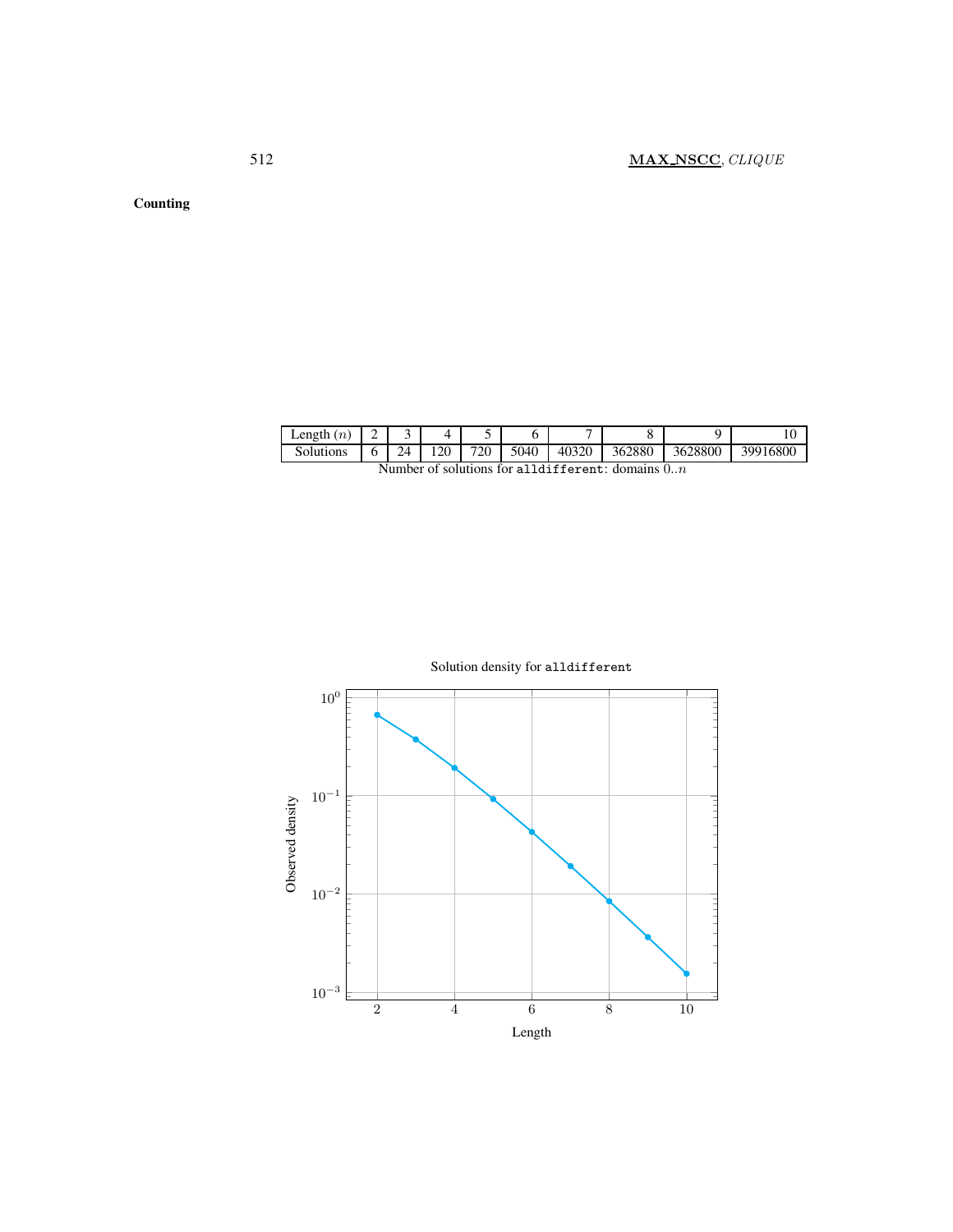

Systems [allDifferent](http://www.emn.fr/z-info/choco-solver/tex/documentation/choco-doc.pdf) in [Choco](http://choco.emn.fr/), [linear](http://www.gecode.org/doc/3.7.0/reference/group__TaskModelIntDistinct.html) in [Gecode](http://www.gecode.org/), [alldifferent](http://jacopapi.osolpro.com/JaCoP/constraints/Alldifferent.html) in [JaCoP](http://www.jacop.eu/), [alldiff](http://jacopapi.osolpro.com/JaCoP/constraints/Alldiff.html) in [JaCoP](http://www.jacop.eu/), all distinct in JaCoP, all [different](http://www.sics.se/sicstus/docs/latest4/html/sicstus.html/Combinatorial-Constraints.html) in [MiniZinc](http://www.g12.cs.mu.oz.au/minizinc/), all different in [SICStus](http://www.sics.se/sicstus/), all distinct in SICStus.

- <span id="page-7-0"></span>Used in alldifferent\_consecutive\_values, circuit\_cluster, correspondence, cumulative convex, max occ of consecutive tuples of values, max occ of sorted tuples of values, size max seq alldifferent, size\_max\_starting\_seq\_alldifferent, sort\_permutation.
- See also common keyword: circuit, circuit\_cluster, cycle, derangement (permutation), golomb *(all different)*, proper circuit *(permutation)*, size max seq alldifferent, size max starting seq alldifferent *(all different,disequality)*, symmetric alldifferent *(permutation)*.

cost variant: minimum\_weight\_alldifferent, weighted\_partial\_alldiff.

generalisation: all min dist *(*variable *replaced by* line segment*, all of the same size)*, alldifferent between sets *(*variable *replaced by* set variable*)*, alldifferent cst *(*variable *replaced by* variable + constant*)*, alldifferent interval *(*variable *replaced by* variable/constant*)*, alldifferent modulo *(*variable *replaced by* variable mod constant*)*, alldifferent\_partition (variable *replaced by* variable  $\in$  partition), diffn *(*variable *replaced by orthotope)*, disjunctive *(*variable *replaced by* task*)*, global cardinality *(control the number of occurrence of each value with a counter variable*), global\_cardinality\_low\_up (control the number of occurrence of each value *with an interval)*, lex alldifferent *(*variable *replaced by* vector*)*, nvalue *(count number of distinct values)*.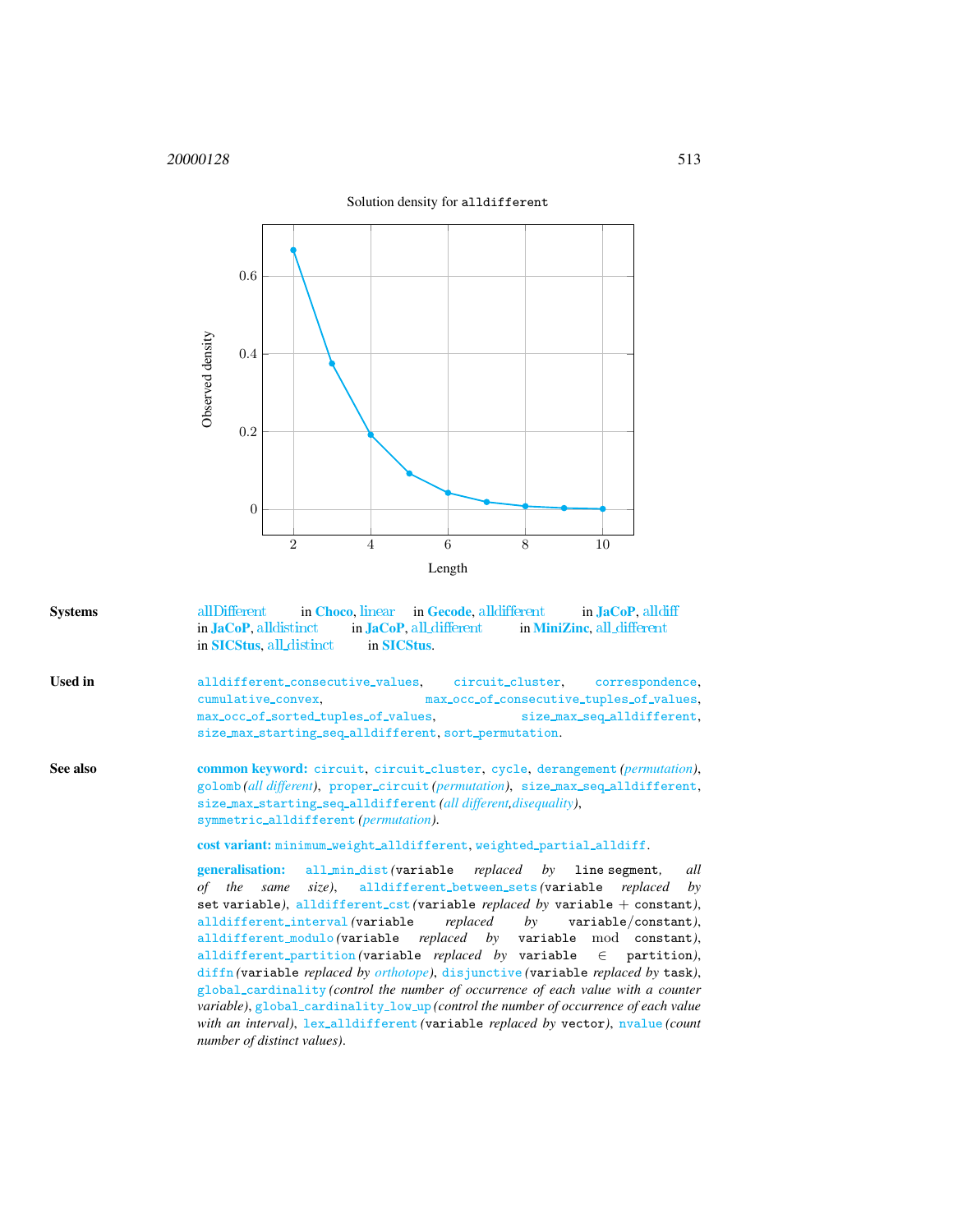|                    | implied by:<br>alldifferent_consecutive_values,<br>circuit,<br>cycle,<br>strictly_decreasing, strictly_increasing.                                                                                                                                                       |  |  |  |  |  |  |  |
|--------------------|--------------------------------------------------------------------------------------------------------------------------------------------------------------------------------------------------------------------------------------------------------------------------|--|--|--|--|--|--|--|
|                    | implies: alldifferent_except_0, multi_global_contiguity, not_all_equal.                                                                                                                                                                                                  |  |  |  |  |  |  |  |
|                    | negation: some_equal.                                                                                                                                                                                                                                                    |  |  |  |  |  |  |  |
|                    | part of system of constraints: neq.                                                                                                                                                                                                                                      |  |  |  |  |  |  |  |
|                    | shift of concept: alldifferent_on_intersection, alldifferent_same_value.                                                                                                                                                                                                 |  |  |  |  |  |  |  |
|                    | soft variant:<br>$\theta$<br>alldifferent_except_0(value<br>be<br>can<br>open_alldifferent (open constraint),<br>used<br>several<br>times).<br>soft_alldifferent_ctr(decomposition-based violation measure),<br>soft_alldifferent_var(variable-based violation measure). |  |  |  |  |  |  |  |
|                    | system of constraints: k_alldifferent.                                                                                                                                                                                                                                   |  |  |  |  |  |  |  |
|                    | used in reformulation: in_interval_reified(bound-consistency preserving reformu-<br><i>lation</i> ), sort, strictly_increasing.                                                                                                                                          |  |  |  |  |  |  |  |
|                    | uses in its reformulation: cycle, elements_alldifferent, sort_permutation.                                                                                                                                                                                               |  |  |  |  |  |  |  |
| <b>Keywords</b>    | characteristic of a constraint: core, all different, disequality, sort based reformulation,<br>automaton, automaton with array of counters.                                                                                                                              |  |  |  |  |  |  |  |
|                    | <b>combinatorial object:</b> permutation.                                                                                                                                                                                                                                |  |  |  |  |  |  |  |
|                    | <b>constraint type:</b> system of constraints, value constraint.                                                                                                                                                                                                         |  |  |  |  |  |  |  |
|                    | filtering:<br>bipartite matching,<br>bipartite matching in convex bipartite graphs,<br>convex bipartite graph, flow, Hall interval, arc-consistency, bound-consistency, SAT,<br>DFS-bottleneck, entailment.                                                              |  |  |  |  |  |  |  |
|                    | final graph structure: one_succ.                                                                                                                                                                                                                                         |  |  |  |  |  |  |  |
|                    | modelling exercises: n-Amazons, zebra puzzle.                                                                                                                                                                                                                            |  |  |  |  |  |  |  |
|                    | <b>problems:</b> maximum clique, graph colouring.                                                                                                                                                                                                                        |  |  |  |  |  |  |  |
|                    | puzzles:<br>n-Amazons,<br>Costas arrays,<br>Euler knight,<br>Golomb ruler,<br>n-queens,<br>magic hexagon, magic square, zebra puzzle, Sudoku.                                                                                                                            |  |  |  |  |  |  |  |
| Cond. implications | $\bullet$ alldifferent (VARIABLES)<br>implies lex_alldifferent(VECTORS: VARIABLES).                                                                                                                                                                                      |  |  |  |  |  |  |  |
|                    | $\bullet$ alldifferent (VARIABLES)<br>implies soft_alldifferent_ctr(C, VARIABLES).                                                                                                                                                                                       |  |  |  |  |  |  |  |
|                    | $\bullet$ alldifferent(VARIABLES)<br>implies balance (BALANCE, VARIABLES)<br>when BALANCE $= 0$ .                                                                                                                                                                        |  |  |  |  |  |  |  |
|                    | $\bullet$ alldifferent (VARIABLES)<br>implies soft_all_equal_max_var(N, VARIABLES)<br>when $N <  VARTABLES $ .                                                                                                                                                           |  |  |  |  |  |  |  |
|                    | $\bullet$ alldifferent (VARIABLES)<br>implies soft_all_equal_min_var(N, VARIABLES)<br>when $N >  VARIABLES $ .                                                                                                                                                           |  |  |  |  |  |  |  |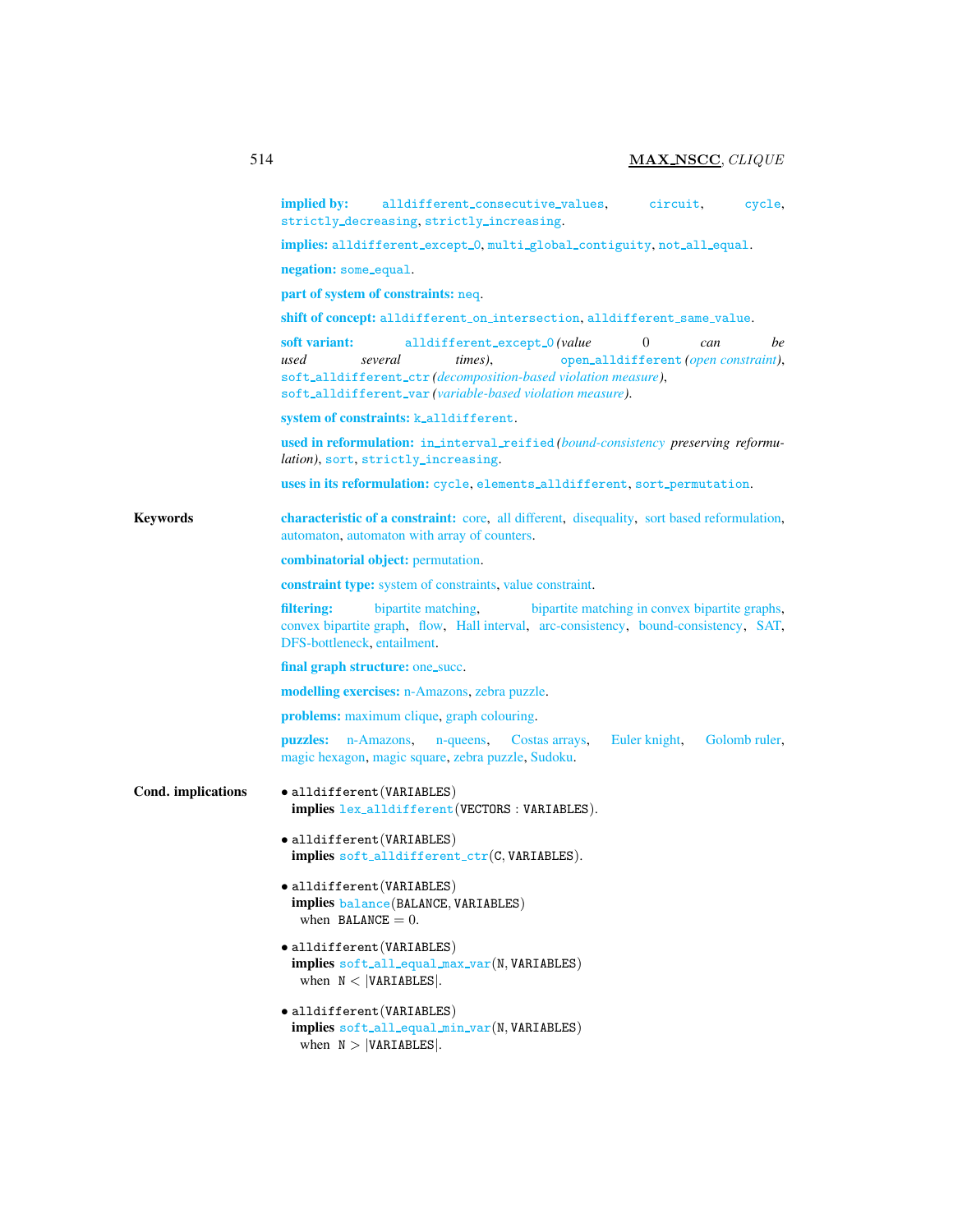# <sup>20000128</sup> 515

```
• alldifferent(VARIABLES)
 implies change(NCHANGE, VARIABLES, CTR)
  when NCHANGE = |VARIABLES| - 1and CTR \in [\neq].
• alldifferent(VARIABLES)
 implies circular change(NCHANGE, VARIABLES, CTR)
  when NCHANGE = |VARIABLES|and CTR \in [\neq].
• alldifferent(VARIABLES)
 implies longest change(SIZE, VARIABLES, CTR)
  when SIZE = |VARIABLES|and CTR \in [\neq].
• alldifferent(VARIABLES)
  with |VARIABLES| > 0implies length first sequence(LEN, VARIABLES)
  when LEN = 1.
• alldifferent(VARIABLES)
  with |VARIABLES| > 0implies length last sequence(LEN, VARIABLES)
  when LEN = 1.
• alldifferent(VARIABLES)
```

```
with |VARIABLES| > 0implies min nvalue(MIN, VARIABLES)
 when MIN = 1.
```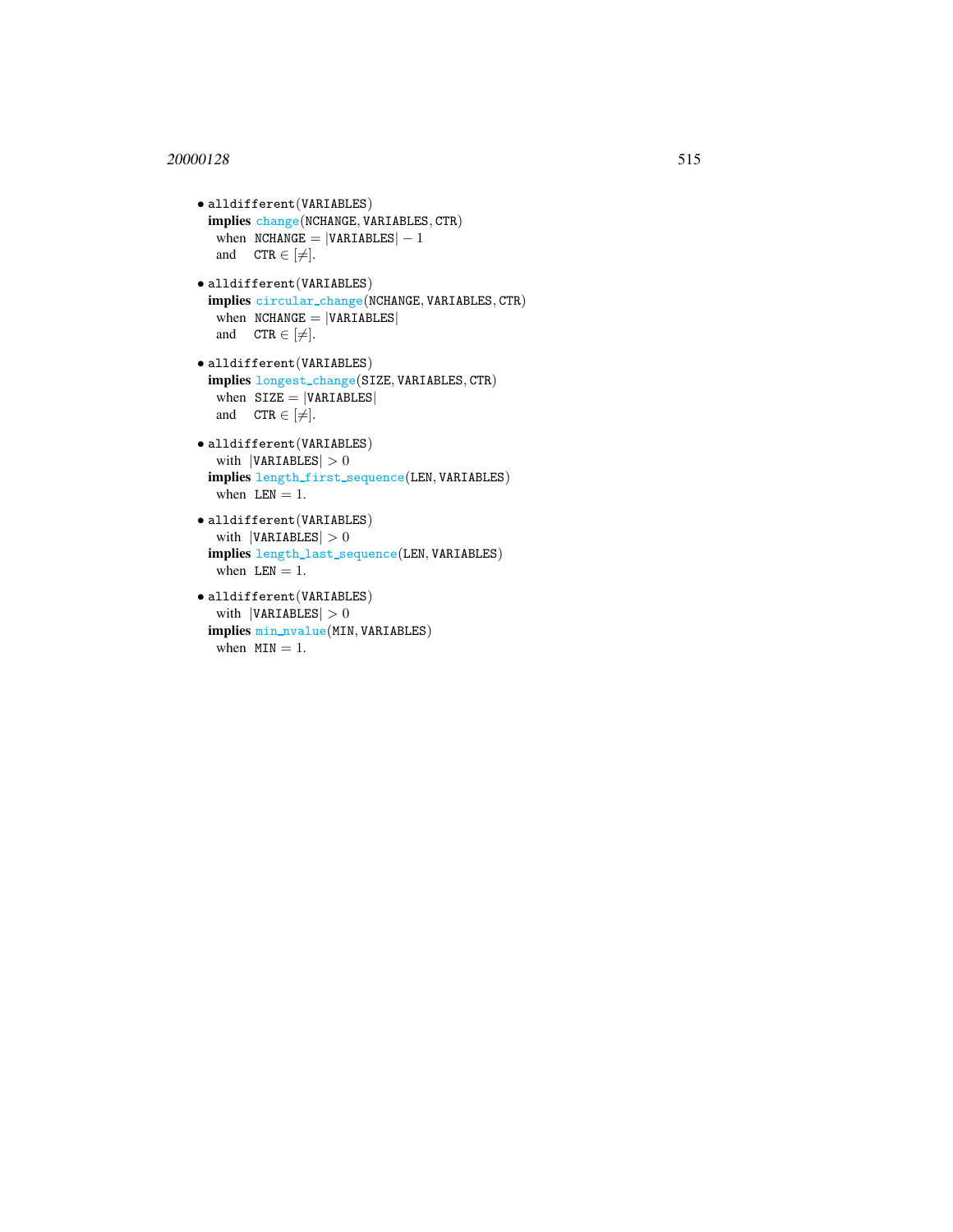# <span id="page-10-0"></span>516 MAX NSCC, CLIQUE

| Arc input( $s$ )     | VARIABLES                                               |
|----------------------|---------------------------------------------------------|
| Arc generator        | $CLIQUE \rightarrow$ collection(variables1, variables2) |
| Arc arity            | 2                                                       |
| Arc constraint $(s)$ | $variable$ s1.var = variables2.var                      |
| Graph property(ies)  | $MAX_NSCC < 1$                                          |
| <b>Graph class</b>   | ONE_SUCC                                                |
|                      |                                                         |

Graph model We generate a *clique* with an *equality* constraint between each pair of vertices (including a vertex and itself) and state that the size of the largest strongly connected component should not exceed one.

> Parts (A) and (B) of Figure [5.29](#page-10-1) respectively show the initial and final graph associated with the Example slot. Since we use the MAX\_NSCC graph property we show one of the largest strongly connected component of the final graph. The alldifferent holds since all the strongly connected components have at most one vertex: a value is used at most once.



<span id="page-10-1"></span>Figure 5.29: Initial and final graph of the alldifferent constraint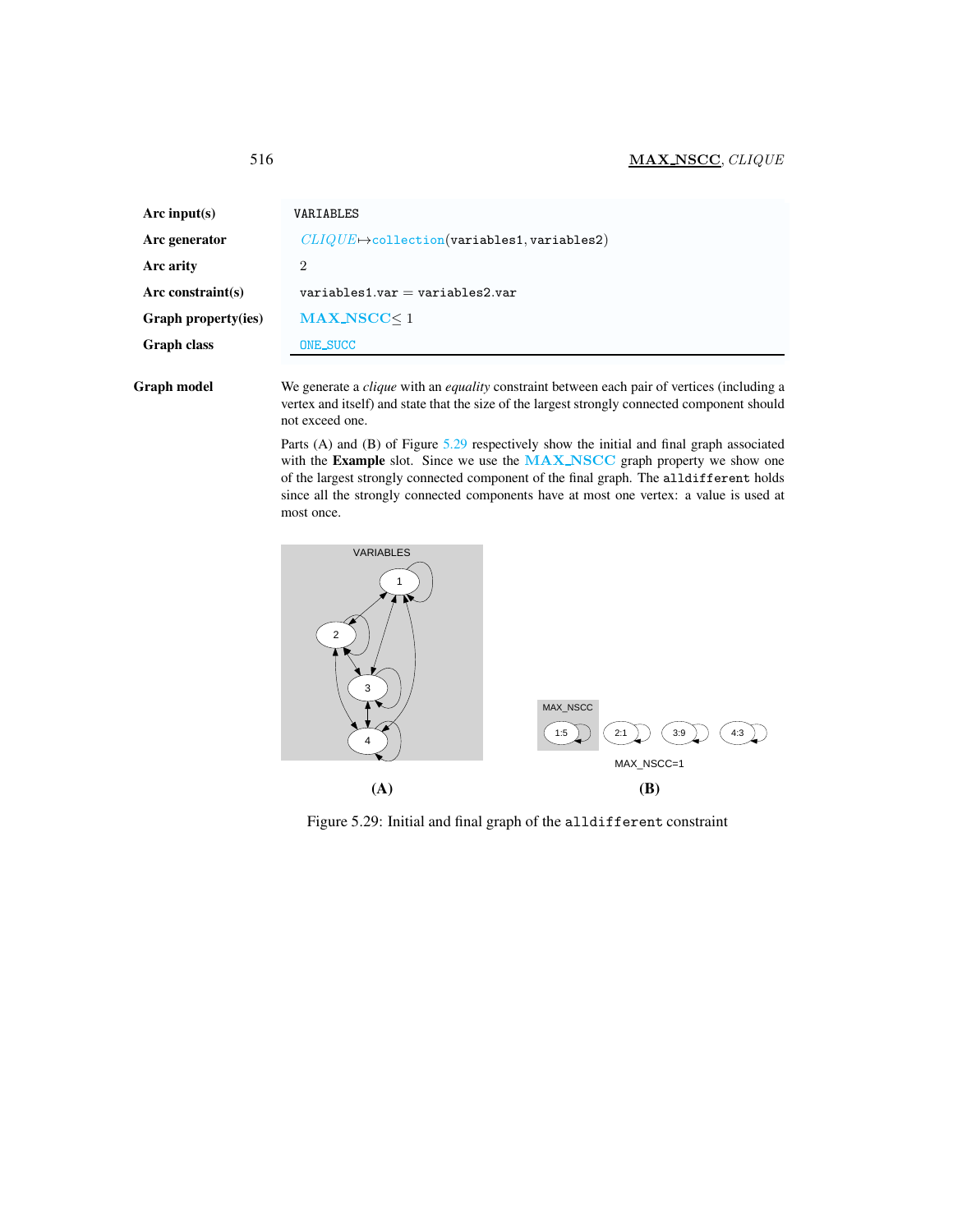#### <span id="page-11-0"></span><sup>20000128</sup> 517

Automaton Figure [5.30](#page-11-1) depicts the automaton associated with the alldifferent constraint. To each item of the collection VARIABLES corresponds a signature variable  $S_i$  that is equal to 1. The automaton counts the number of occurrences of each value and finally imposes that each value is taken at most one time.



<span id="page-11-1"></span>Figure 5.30: Automaton of the alldifferent constraint

**Quiz** 

#### EXERCISE 1 (checking whether [a](#page-11-2) ground instance holds or not)<sup>*a*</sup>

- A. Does the constraint alldifferent  $(\langle 5, 1, 4, 8, 1 \rangle)$  hold?
- **B.** Does the constraint alldifferent  $(\langle 8, 2, 4, 3 \rangle)$  hold?
- C. Does the constraint alldifferent  $(\langle 0 \rangle)$  hold?
- <sup>a</sup>Hint: go back to the definition of alldifferent.

## <span id="page-11-2"></span>**EXERCISE 2** (finding [a](#page-11-3)ll solutions)<sup>*a*</sup>

Give all the solutions to the constraint:

 $\sqrt{ }$  $\left\vert \right\vert$  $\mathcal{L}$  $V_1 \in [3, 5], \quad V_2 \in [3, 4], \quad V_3 \in [2, 7],$  $V_4 \in [3, 4], \quad V_5 \in [2, 7],$ alldifferent $(\langle V_1, V_2, V_3, 6, V_4, V_5 \rangle).$ 

*<sup>a</sup>*Hint: identify infeasible values, enumerate solutions in lexicographic order.

# EXERCISE 3 (finding [a](#page-11-4)ll solutions)<sup>*a*</sup>

<span id="page-11-3"></span>Give all the solutions to the constraint:

 $\sqrt{ }$ Į  $\mathcal{L}$  $V_1 \in [4, 6], \quad V_2 \in [1, 3], \quad V_3 \in [1, 4], \quad V_4 \in [1, 2],$  $V_5 \in [4, 7], \quad V_6 \in [4, 6], \quad V_7 \in [1, 2],$ alldifferent $(\langle V_1, V_2, V_3, V_4, V_5, V_6, V_7 \rangle).$ 

<span id="page-11-4"></span><sup>&</sup>lt;sup>*a*</sup>Hint: focus on variables with smallest domain first, identify Hall intervals for finding infeasible values, enumerate solutions in lexicographic order.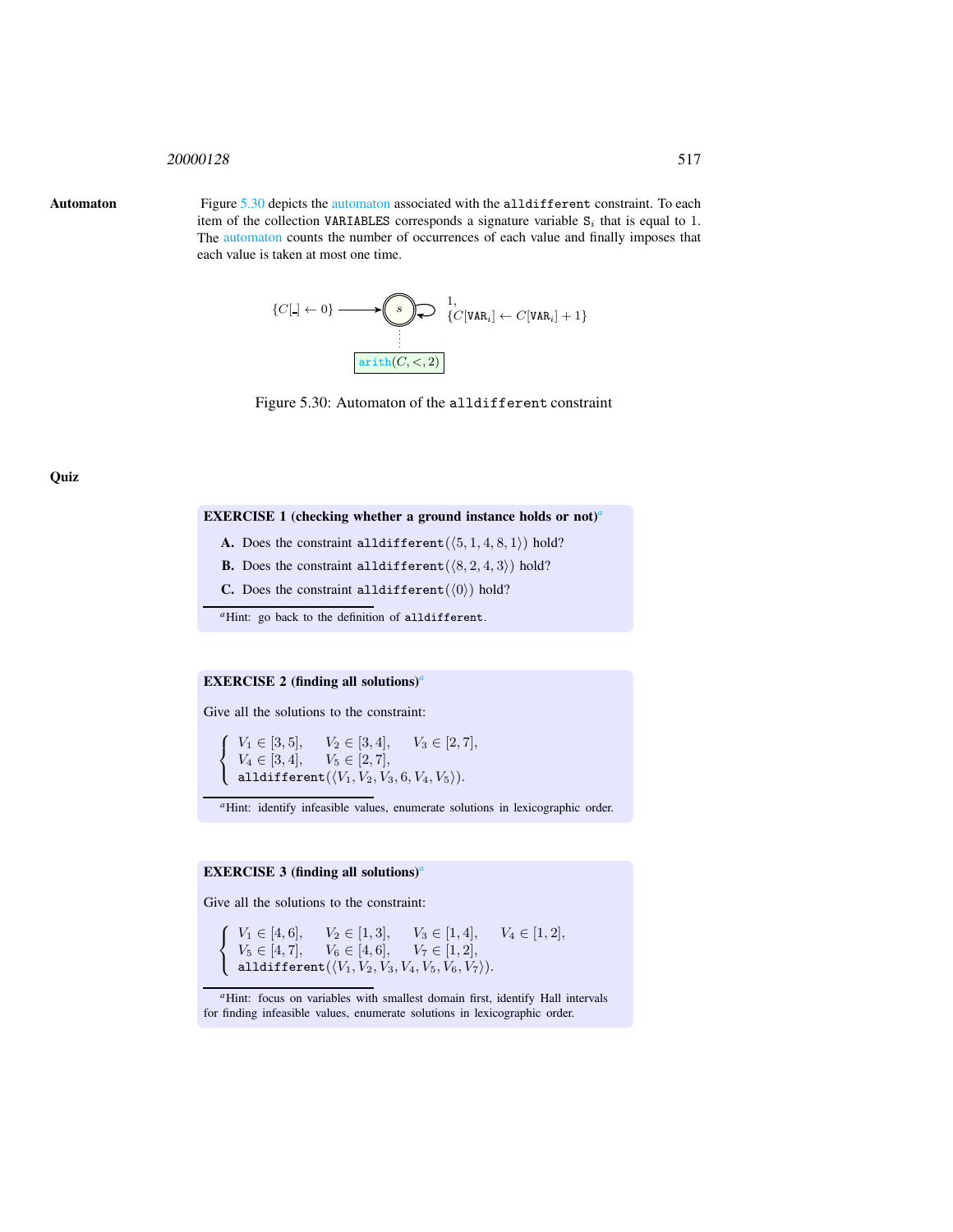#### EXERCISE 4 (finding [a](#page-12-0)ll solutions)<sup>*a*</sup>

Give all the solutions to the constraint:

 $\sqrt{ }$  $\int$ alldifferent $(\langle V_1, V_2, V_3, V_4, V_5 \rangle)$ .  $V_1 \in \{1, 3\}, \quad V_2 \in \{1, 2, 3, 4\},\$  $V_3 \in \{1, 5\}, \quad V_4 \in \{1, 2, 3, 4, 5, 6\},\$  $V_5 \in \{3, 5\},\$ 

## <span id="page-12-0"></span>EXERCISE 5 (identifying infe[a](#page-12-1)sible values)<sup>*a*</sup>

Identify all variable-value pairs  $(V_i, val)$   $(1 \leq i \leq 6)$ , such that the following constraint has no solution when variable  $V_i$  is assigned value val:

 $\sqrt{ }$ <sup>J</sup>  $\mathcal{L}$  $V_1 \in \{1, 2, 4\}, \qquad V_2 \in \{1, 2, 3, 4, 6\}, \qquad V_3 \in \{1, 2, 6\},\$  $V_4 \in [1, 6], \qquad V_5 \in \{1, 4, 6\}, \qquad V_6 \in \{2, 4, 6\},$ alldifferent $(\langle V_1, V_2, V_3, V_4, V_5, V_6 \rangle).$ 

*<sup>a</sup>*Hint: focus on variables with smallest domain first, identify Hall sets for finding infeasible values.

#### <span id="page-12-1"></span>EXERCISE 6 (identifying infeasible values and counting)*[a](#page-12-2)*

**A.** Identify six variable-value pairs  $(V_i, val)$   $(1 \leq i \leq 9)$ , such that the following conjunction of constraints has no solution when variable  $V_i$  is assigned value val.

```
\sqrt{ }V_4 \in [1, 4], V_5 \in [1, 4], V_6 \in [1, 4],<br>V_7 \in [3, 6], V_8 \in [3, 6], V_9 \in [3, 6],\overline{\mathcal{L}}V_1 \in [1, 7], V_2 \in [1, 7], V_3 \in [1, 7],V_7 \in [3, 6], V_8 \in [3, 6], V_9 \in [3, 6],alldifferent(\langle V_1, V_2, V_3, V_4, V_5, V_6 \rangle),alldifferent(\langle V_1, V_2, V_3, V_7, V_8, V_9 \rangle).
```
B. Describe concisely the structure of the set of solutions and derive the total number of solutions.

*<sup>a</sup>*Hint: focus on variables with smallest domain first, identify Hall sets for finding infeasible values, enumerate solutions in lexicographic order.

<span id="page-12-2"></span>*<sup>a</sup>*Hint: group together variables that belong to the same set of constraints and reason on the number of distinct values assigned to such groups.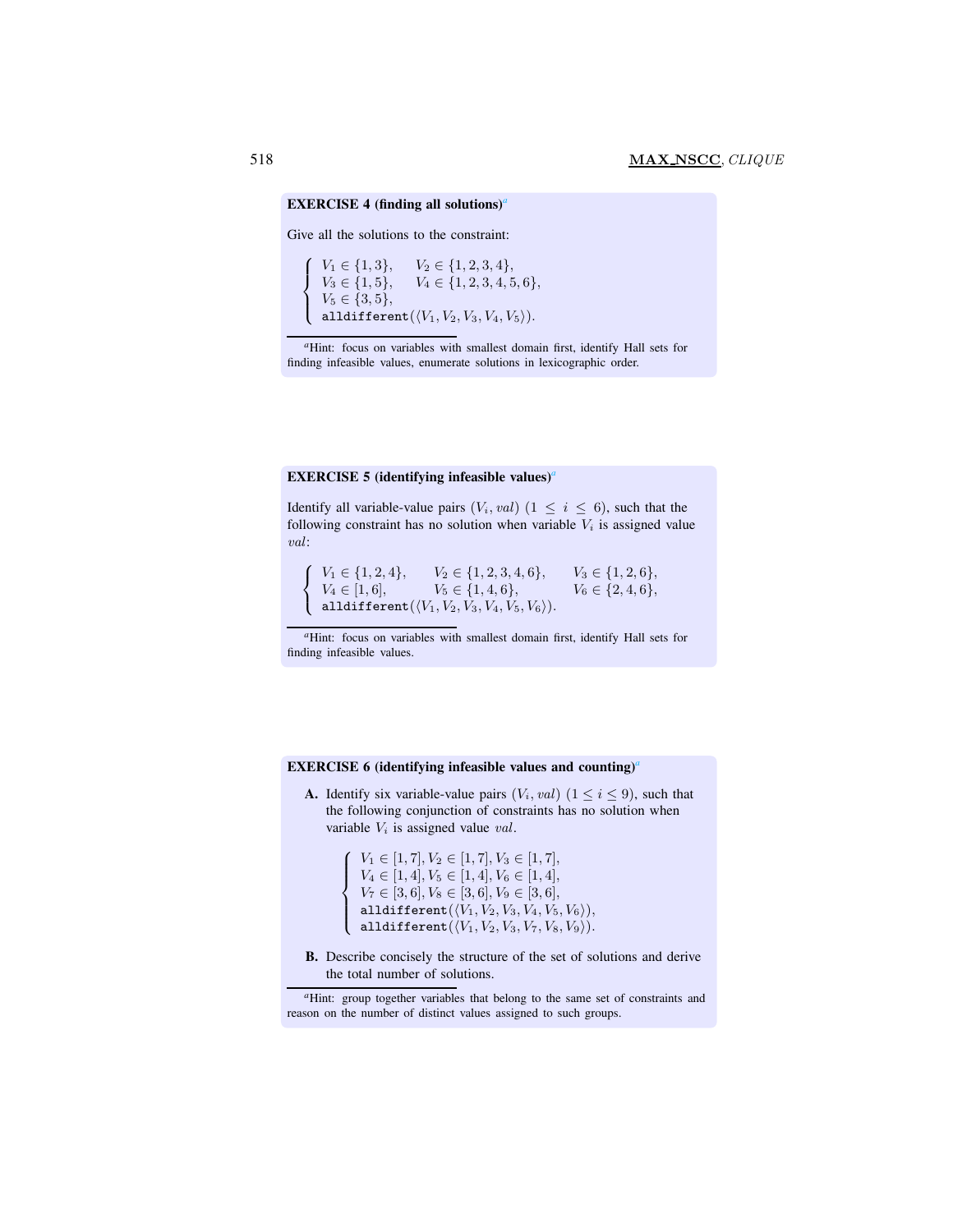#### EXERCISE 7 (v[a](#page-13-0)riable-based degree of violation)<sup>*a*</sup>

Compute the varia[b](#page-13-1)le-based degree of violation<sup> $b$ </sup> of the following constraints:

A. alldifferent $(\langle 2, 2, 2, 2 \rangle),$ 

**B.** alldifferent $(\langle 3, 1, 5, 2, 7 \rangle)$ ,

C. alldifferent $(\langle 5, 5, 0, 5, 5, 0, 7 \rangle)$ .

<sup>*a*</sup>Hint: focus on the groups of variables that are assigned the same value.

<span id="page-13-1"></span><span id="page-13-0"></span>*<sup>b</sup>*Given a constraint for which all variables are fixed, the *variable-based degree of violation* is the minimum number of variables to assign differently in order to satisfy the constraint.

## EXERCISE 8 (preventing conflict around the table*[a](#page-13-2)[b](#page-13-3)*)

Provide a concise and efficient model for the following problem. Given a set  $M$  of n men, a set  $W$  of n women, a set of pairs  $C$  where each pair  $(m, w) \in \mathcal{C}$  represents a conflict between the man  $m$   $(m \in \mathcal{M})$  and the woman  $w$  ( $w \in W$ ), a rectangular table, the goal is to place on one side of the table all the  $n$  men and on the opposite side all the  $n$  women in such a way that two persons that are in conflict do not sit face to face.

*<sup>a</sup>*Adapted from the 2011 constraint programming exam at Polytechnique, C. Dürr.

<span id="page-13-3"></span><span id="page-13-2"></span><sup>&</sup>lt;sup>*b*</sup>Hint: break some symmetry of the problem.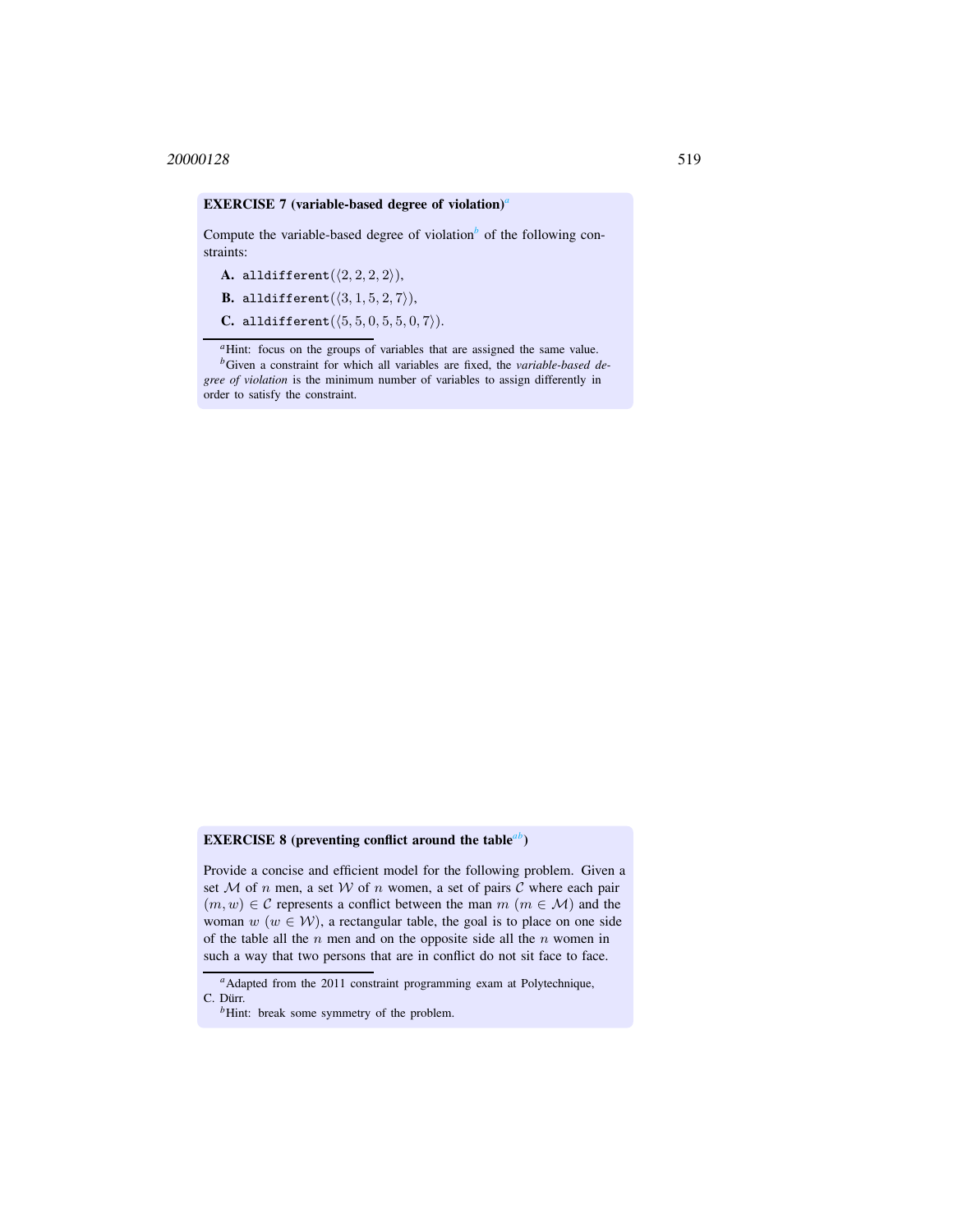## EXERCISE 9 (identifying equ[a](#page-14-0)lities from a clique of disequalities<sup>*a*</sup>)</sub>

[CONTEXT] Given an undirected graph  $\mathcal{G} = (\mathcal{V}, \mathcal{E})$ , colour each vertex  $v \in V$  in such a way that (1) two vertices that are linked by an edge of the set of edges  $\mathcal E$  are not assigned the same colour, and (2) no more than  $m$  distinct colours are used to colour all the vertices of  $G$ . The goal of the exercise is to find out necessary conditions for this problem that go beyond the cardinality of a (maximum) clique.

- A. [IDENTIFYING PAIRS OF VERTICES THAT SHOULD BE ASSIGNED THE SAME COLOUR]
	- (a) Given the vertices of the following graph  $G$  to colour with at most three distinct colours, explain why vertices  $v_1$  and  $v_3$  should be assigned the same colour.



(b) For graph  $G$  provide all pairs of vertices that should be assigned the same colour if no more than three distinct colours have to be used.

#### B. [GENERALISING THE NECESSARY CONDITION]

Given a clique of n vertices  $\mathcal C$  of the graph  $\mathcal G$ , let  $\mathcal V_C$  denotes the set of vertices that do not belong to  $C$  and that are all connected to all vertices of  $C$ . Assuming that one should use at most  $m$ distinct colours provide a necessary condition on the set  $V_c$ .

<sup>*a*</sup>Hint: restrict extra values wrt a clique of disequalities.

# EXERCISE 10 (8-queens: unfe[a](#page-14-1)sibility of a partial solution<sup>a</sup>)

Consider the 8-queens pro[b](#page-14-2)lem<sup>b</sup> where we start filling the chessboard in a systematic way: we place a first queen in a1 and a second queen in b3. Prove that it is not possible to extend this partial assignment to a complete solution.

| $\frac{8}{7}$ |   |   |            |   |         |   |   |   |
|---------------|---|---|------------|---|---------|---|---|---|
|               |   |   |            |   |         |   |   |   |
|               |   |   |            |   |         |   |   |   |
| 654321        |   |   |            |   |         |   |   |   |
|               |   |   |            |   |         |   |   |   |
|               |   |   |            |   |         |   |   |   |
|               |   |   |            |   |         |   |   |   |
|               |   |   |            |   |         |   |   |   |
|               |   |   |            |   |         |   |   |   |
|               | a | b | $\epsilon$ | d | $\rm e$ | f | g | h |
|               |   |   |            |   |         |   |   |   |

*<sup>a</sup>*Hint: consider each of the 4 remaining positions on column c; extract information

from the conjunction of the three alldifferent constraints that allows the modelling of the n-queens problem.

<span id="page-14-2"></span><span id="page-14-1"></span><span id="page-14-0"></span>*b*Place 8 queens on an 8 by 8 chessboard in such a way that no queen attacks another. Two queens attack each other if they are located on the same column, on the same row, or on the same diagonal.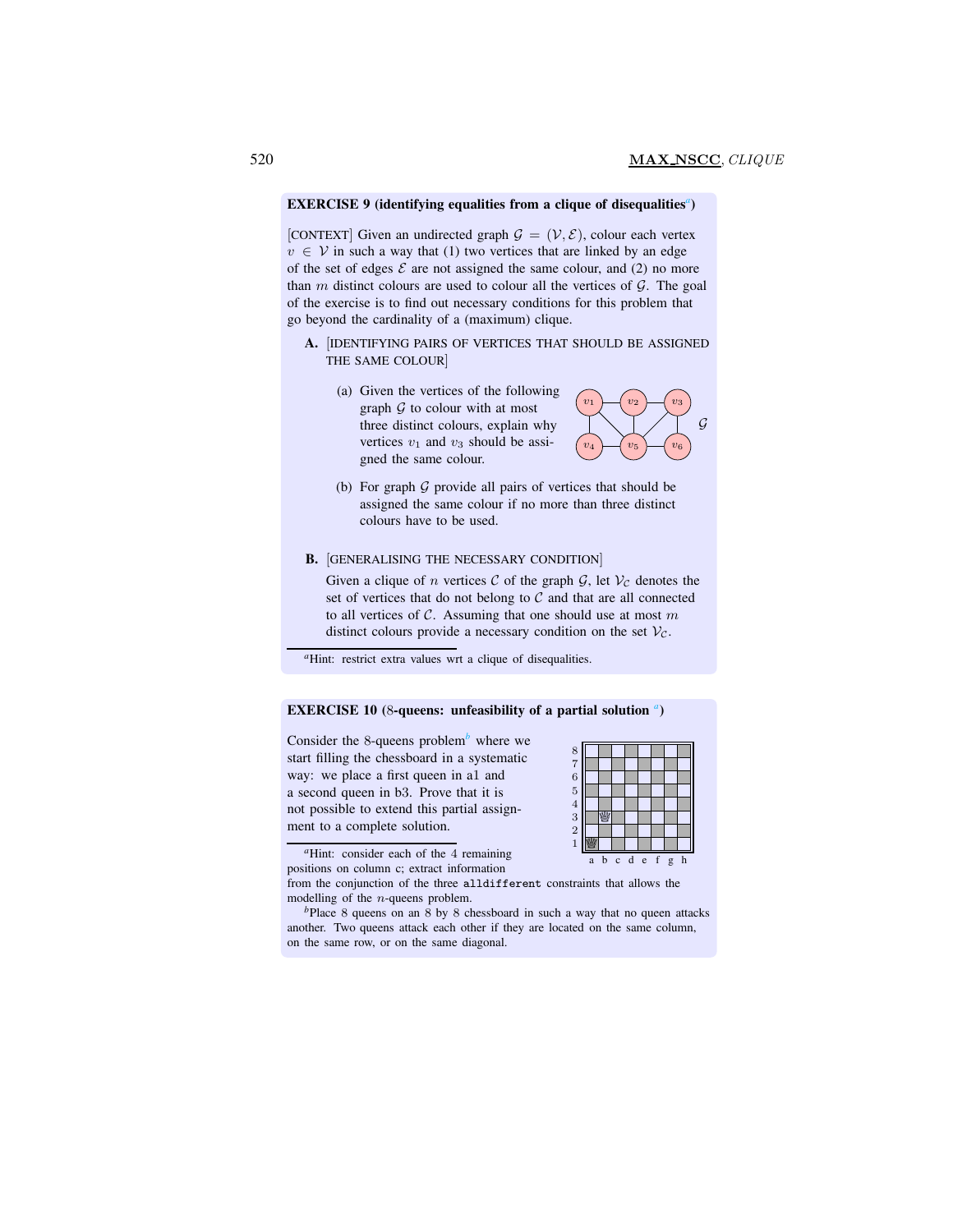- A. *No, since value* 1 *is used twice.*
- B. *Yes, since all values* 8*,* 2*,* 4 *and* 3 *are distinct.*
- C. *Yes, since value* 0 *is only used once.*

# SOLUTION TO EXERCISE 2



*Values* 3 *and* 4 *have to be assigned to the two variables*  $V_2$  *and* V4*. Consequently,* V1*,* V<sup>3</sup> *and* V<sup>5</sup> *are different from* 3 *and*

*Values* 3, 4 *and* 5 *have to be assigned to*  $V_1$ *,*  $V_2$  *and*  $V_4$ *. Value* 6 *is directly mentioned in the constraint. Consequently the two remaining variables* V<sup>3</sup> *and* V<sup>5</sup> *can only be assigned values* 2 *and* 7*.*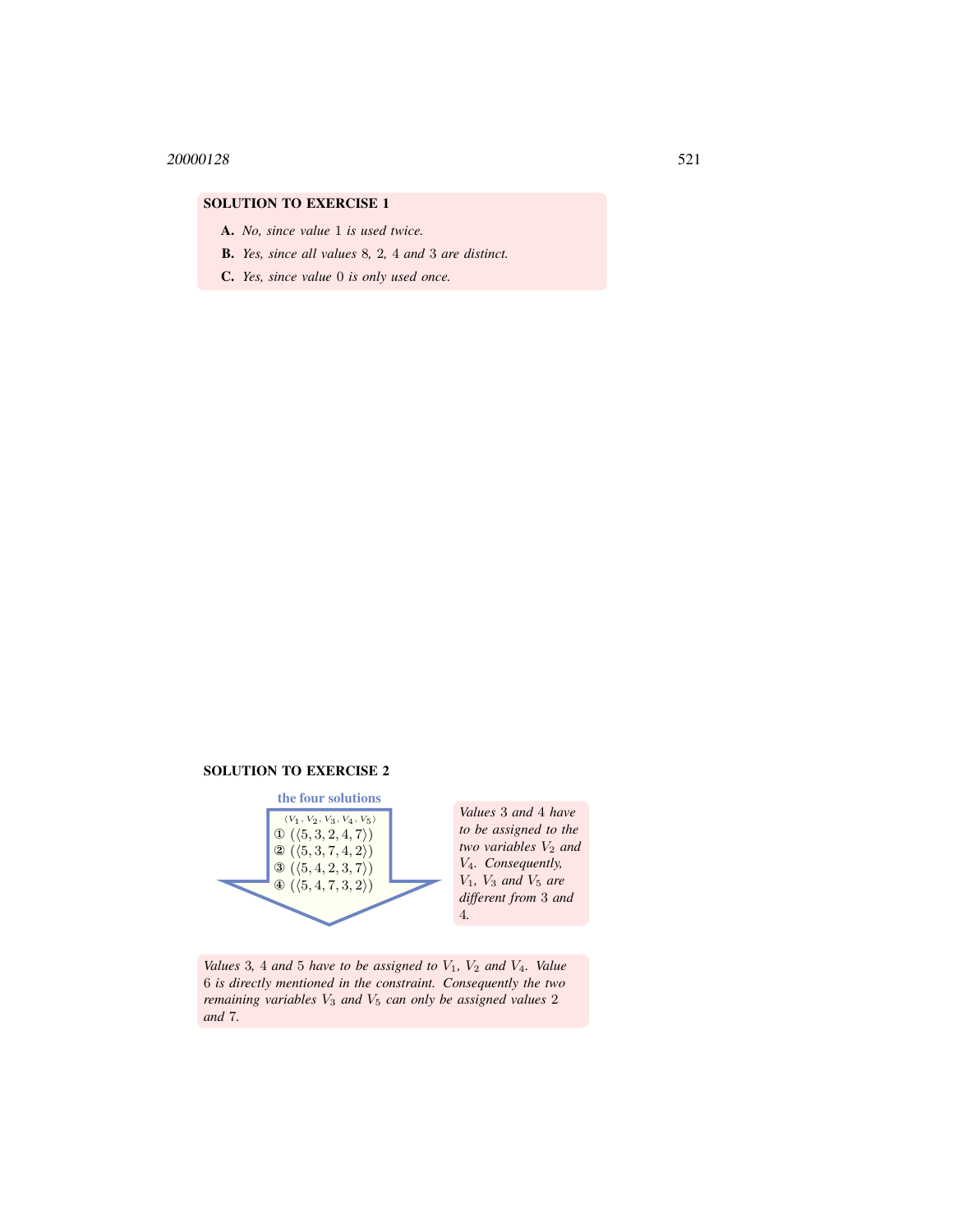

<span id="page-16-0"></span>*Let us reorder the variables by increasing minimum value, and by increasing maximum value in case of tie, for instance,* V4*,* V7*,* V2*,* V3*,* V1*,* V6*,* V5*.*

- ❶ *Since values* 1 *and* 2 *have to be assigned to* V<sup>4</sup> *and* V<sup>7</sup> (*interval* [1, 2] *is a Hall interval[a](#page-16-0)* )*, they cannot be assigned to the other variables and consequently*  $V_2$  *is fixed to* 3*.*
- $\bullet$  *Since*  $V_2$  *is fixed to* 3*,*  $V_3$  *is fixed to* 4*.*
- ❸ *Since* V<sup>3</sup> *is fixed to* 4*,* V<sup>1</sup> *and* V<sup>6</sup> *can only be assigned values* 5 *or* 6 (*interval* [5, 6] *is a Hall interval*)*.*
- ❹ *Since values* 5 *and* 6 *cannot be assigned to* V5*,* V<sup>5</sup> *is fixed to* 7*.*

<sup>*a*</sup>Given a set of domain variables, a *Hall interval* is an interval of values  $[\ell, u]$ such that there are  $u - \ell + 1$  variables whose domains are contained in  $[\ell, u]$ .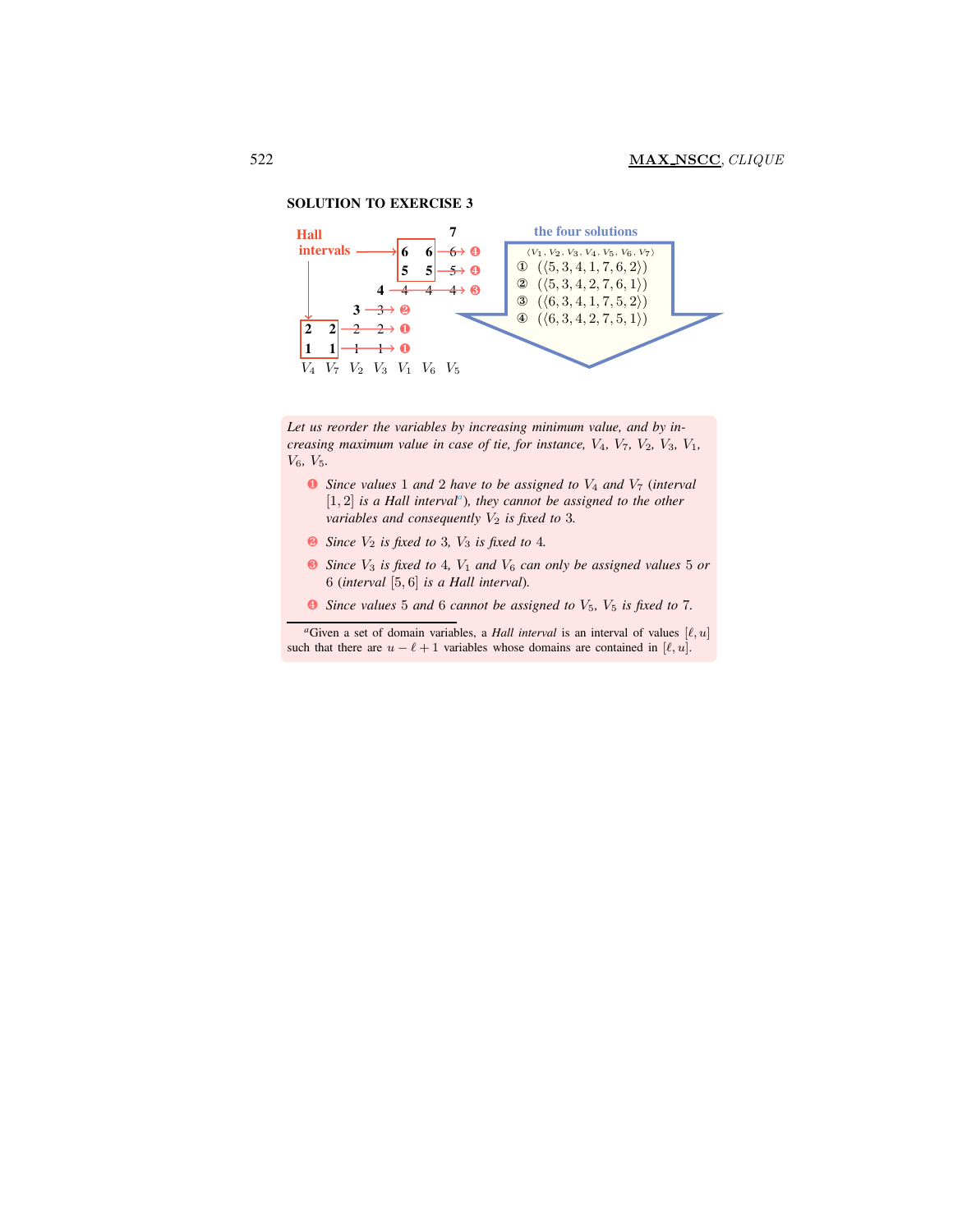#### <span id="page-17-0"></span>6  $5 \overline{5}$   $\longrightarrow$  0 4 4  $3 \overline{)3 \overline{)3 \rightarrow 3 \rightarrow 0}$ 2 2  $1 \t1 \t+1$  0 V<sup>1</sup> V<sup>3</sup> V<sup>5</sup> V<sup>2</sup> V<sup>4</sup> Hall set  $\langle V_1, V_2, V_3, V_4, V_5\rangle$  $\mathbb{O} \left( \langle 1, 2, 5, 4, 3 \rangle \right)$  $(1, 2, 5, 6, 3)$ 3  $({1, 4, 5, 2, 3})$  $\Phi$   $(\langle 1, 4, 5, 6, 3 \rangle)$  $\odot (\langle 3, 2, 1, 4, 5 \rangle)$  $(3, 2, 1, 6, 5)$  $\mathcal{O}(\langle 3, 4, 1, 2, 5 \rangle)$  $(3, 4, 1, 6, 5)$ the eight solutions

*Let us reorder the variables by increasing domain size, increasing minimum, and increasing maximum in case of tie, i.e.,*  $V_1$ *,*  $V_3$ *,*  $V_5$ *,*  $V_2$ *, V<sub>4</sub>. Since values* 1*,* 3 *and* 5 *have to be assigned to*  $V_1$ *,*  $V_3$  *and*  $V_5$  ( $\{1,3,5\}$  *is [a](#page-17-0) Hall set<sup><i>a*</sup></sup>), they cannot be assigned to the other *variables and consequently values* 1, 3 *and* 5 *are removed from*  $V_2$ *and* V<sup>4</sup> *(see* ❶*).*

# SOLUTION TO EXERCISE 4

 ${}^a$ Given a set of domain variables, a *Hall set* is a set of values  $H$  such that there are  $|\mathcal{H}|$  variables whose domains are contained in  $\mathcal{H}$ .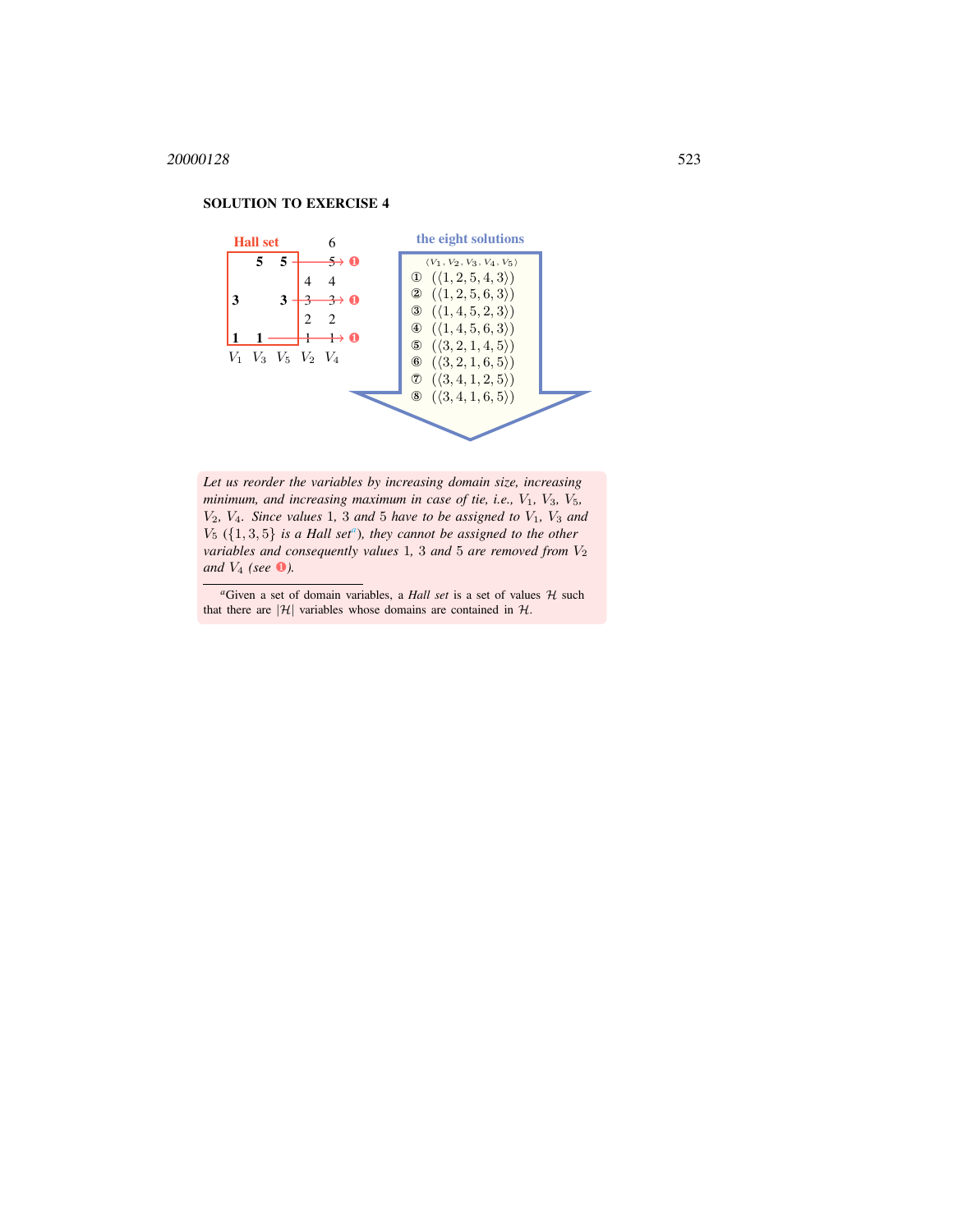<span id="page-18-0"></span> $\begin{array}{|c|c|c|c|c|}\hline \rule{0mm}{4mm} & V_1 & V_2 & V_3 & V_4 & V_5 & V_6 \\\hline \end{array}$ 3 5 1 2 4 6 Hall set  $\mathcal{H}_1$  $=\{1,2,4,6\}$ (A) Initial domains  $\scriptstyle{V_i}$ V<sup>i</sup> V<sup>i</sup>  $V_i$  $v_j$  $v_j$  $v_j$  $v_j$  $\notin dom(V_i)$  $v_j \in dom(V_i)$  $v_j \in$  Hall set  $\mathcal{H}_k$  $dom(V_i) \subseteq \mathcal{H}_k$  $v_j$  pruned from  $dom(V_i)$ V1 V2 V3 V4 V5 V6 3 1 2 4 5 6 After filtering wrt Hall set  $\mathcal{H}_1$ Hall set  $H_2 = \{3\}$ (B) V1 V2 V3 V4 V5 V6 1 2 3 4 5 6 After filtering (C) wrt Hall set  $\mathcal{H}_2$ 

SOLUTION TO EXERCISE 5

- 1. *In p[a](#page-18-0)rt* (A) *we first identify the Hall set<sup><i>a*</sup>  $\mathcal{H}_1 = \{1, 2, 4, 6\}$ *which contains the domains of variables*  $V_1$ ,  $V_3$ ,  $V_5$  *and*  $V_6$ *.*
- 2. *In part* (B) *we remove values* 1*,* 2*,* 4 *and* 6 *from those variables for which the domain is not included within the Hall set*  $H_1$ *, namely*  $V_2$  *and*  $V_4$ *, see*  $\times$ .
- 3. *After the previous filtering we identify in part* (B) *a new Hall set*  $\mathcal{H}_2 = \{3\}$  *which contains the domain of*  $V_2$ *.*
- 4. *Finally in part* (C) *we remove value* 3 *from those variables for which the domain is not included within the Hall set*  $H_2$ , *namely*  $V_4$ *, see*  $\times$ .

 ${}^a$ Given a set of domain variables, a *Hall set* is a set of values  $H$  such that there are  $|\mathcal{H}|$  variables whose domains are contained in  $\mathcal{H}$ .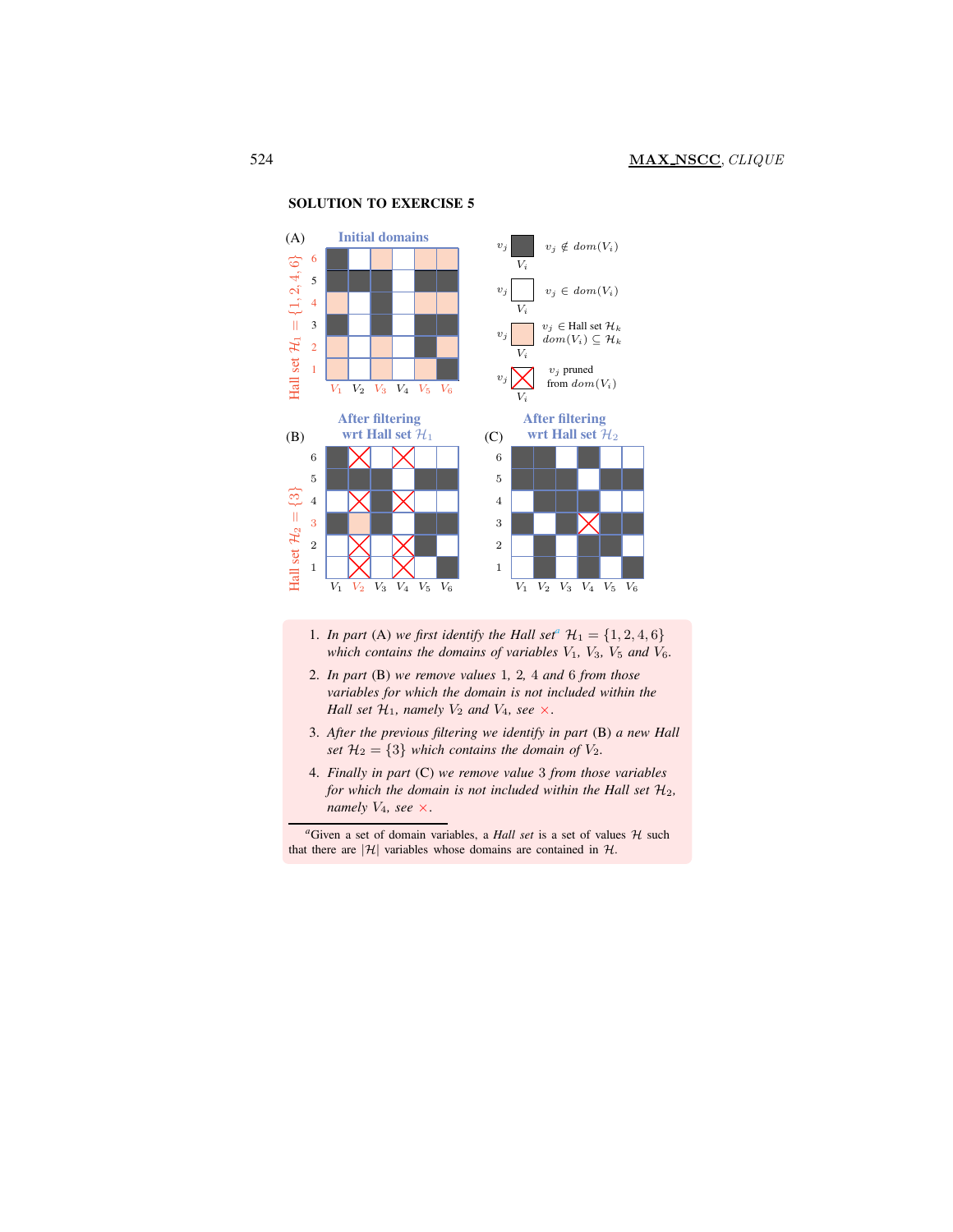- A. (i) *The cardinality of the union of the domains of*  $V_1, V_2, \ldots, V_9$  *is equal to* 7*. Since*  $V_1, V_2$  *and*  $V_3$  *will be assigned* 3 *distinct values, the remaining variables*  $V_4, V_5, \ldots, V_9$  *should not be assigned more than*  $7 - 3 = 4$ *distinct values.*
	- (ii)  $V_4, V_5, \ldots, V_9$  *can be partitioned in two sets*  $\{V_4, V_5, V_6\}$ *and* {V7, V8, V<sup>9</sup>} *which respectively correspond to the variables that only belong to the first and to the second* alldifferent. *The first set will be assigned distinct values in interval* [1, 4]*, while the second set will be assigned distinct values in interval* [3, 6]*.*
	- (iii) *Since*  $V_4, V_5, \ldots, V_9$  *should not be assigned more than* 4 *distinct values, the two values* 3 *and* 4 *that belong both to*  $[1, 4]$  *and*  $[3, 6]$  *should be both assigned to*  $\{V_4, V_5, V_6\}$  *and to* {V7, V8, V<sup>9</sup>}*. Consequently values* 3 *and* 4 *cannot be assigned to variables*  $V_1$ *,*  $V_2$  *and*  $V_3$ *.*
- B. As illustrated by the next figure, we have four families of solutions ①, ②, ③ and ④ where the three sets of variables  ${V_1, V_2, V_3}, {V_4, V_5, V_6}$  and  ${V_7, V_8, V_9}$  are assigned values from three distinct set of values. This leads to a total number of solutions of  $4 \cdot 3! \cdot 3! \cdot 3! = 864$ .

| ${V_1, V_2, V_3}$ | ${V_1, V_2, V_3}$        | ${V_1, V_2, V_3}$ | ${V_1, V_2, V_3}$ |
|-------------------|--------------------------|-------------------|-------------------|
| $\{1, 5, 7\}$     | $\{1,6,\boldsymbol{7}\}$ | $\{2, 5, 7\}$     | $\{2, 6, 7\}$     |
| ${V_4, V_5, V_6}$ | ${V_4, V_5, V_6}$        | ${V_4, V_5, V_6}$ | ${V_4, V_5, V_6}$ |
| ${2, 3, 4}$       | $\{2,3,4\}$              | $\{1,3,4\}$       | ${1, 3, 4}$       |
| ${V_7, V_8, V_9}$ | ${V_7, V_8, V_9}$        | ${V_7, V_8, V_9}$ | ${V_7, V_8, V_9}$ |
| $\{{\bf 3,4,6}\}$ | ${3, 4, 5}$              | $\{{\bf 3,4,6}\}$ | ${3, 4, 5}$       |
| $\circled{1}$     | $^{\circ}$               | $\circled{3}$     | $\circled{4}$     |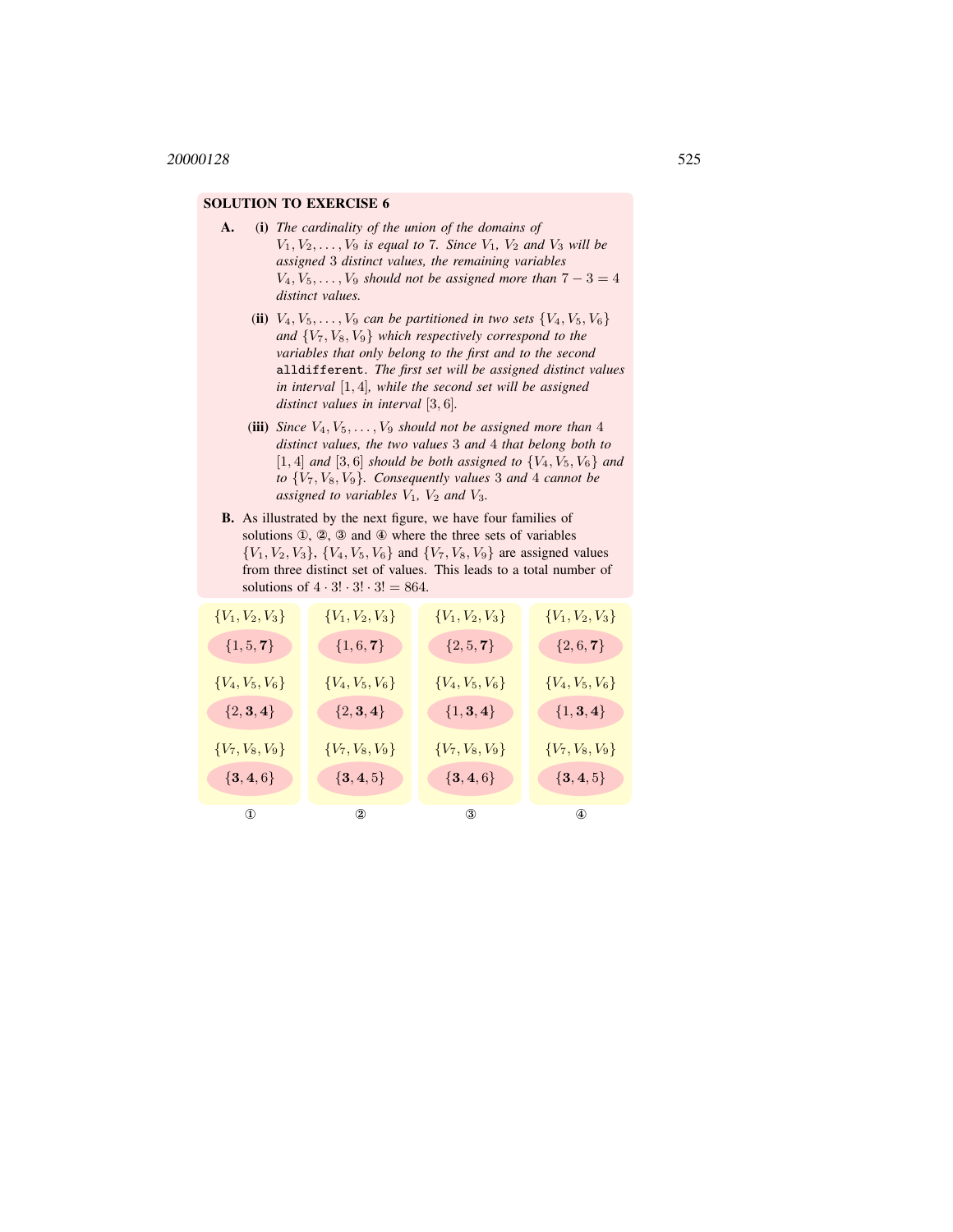A. *The degree of violation is equal to* 3 *since at least three occurrences of value* 2 *(e.g. the three in red) out of the four occurrences of value* 2 *need to be assigned differently (e.g.,* 3*,* 4*,* 5 *in blue) in order to obtain a solution.* 3,4,5

alldifferent $(\langle 2, {\bf \overline{2}}, 2, 2 \rangle)$ 

- B. *The degree of violation is equal to* 0 *since the constraint holds, i.e. no value needs to be assigned differently.*
- C. *The degree of violation is equal to* 4 *since at least three occurrences of value* 5 *and one occurrence of value* 0 *(e.g. the three* 5 *and the* 0 *in red) need to be assigned differently (e.g.,* 1*,* 3*,* 6*,* 4 *in blue) in order to obtain a solution.*

 $\mathtt{alldifferent}(\langle 5, {\bf \bar{5}}, 0, 5, 5, 0, 7 \rangle)$ 1,3,6,4

#### SOLUTION TO EXERCISE 8

*Without loss of generality let us assume that the sets* M *and* W *are both equal to*  $\{1, 2, \ldots, n\}$ *. We associate to each woman w in W a variable*  $F_w$  *providing the man which sits in front of* w*. [a](#page-20-0)*

- ① *To prevent any conflict, the initial domain of each variable*  $F_w$   $(w \in W)$  *is set to all the men of* M *that are not in conflict with woman* w, i.e. the men  $m \in \mathcal{M}$ *such that*  $(m, w) \notin C$ *.*
- ② *To enforce the fact that each woman can only sit in front of a single man we enforce an* alldifferent $(\langle F_1, F_2, \ldots, F_n \rangle)$ *constraint.*

<span id="page-20-0"></span>*<sup>a</sup>*Note that this model does not introduce variables for the men, i.e. each man is a value and each woman a variable. The model also eliminates some symmetry, i.e., it does not care where a woman sits.

#### AN INSTANCE

 $W = \{Bea, Lea, Lili\}$  $\mathcal{M} = \{Leo, Luis, Tom\}$  $C = \{ (Luis, Bea),$ (Tom, Bea), (Luis, Lea),  $(Leo, Lili)$ 

A SOLUTION (*red edges correspond to conflicts*)

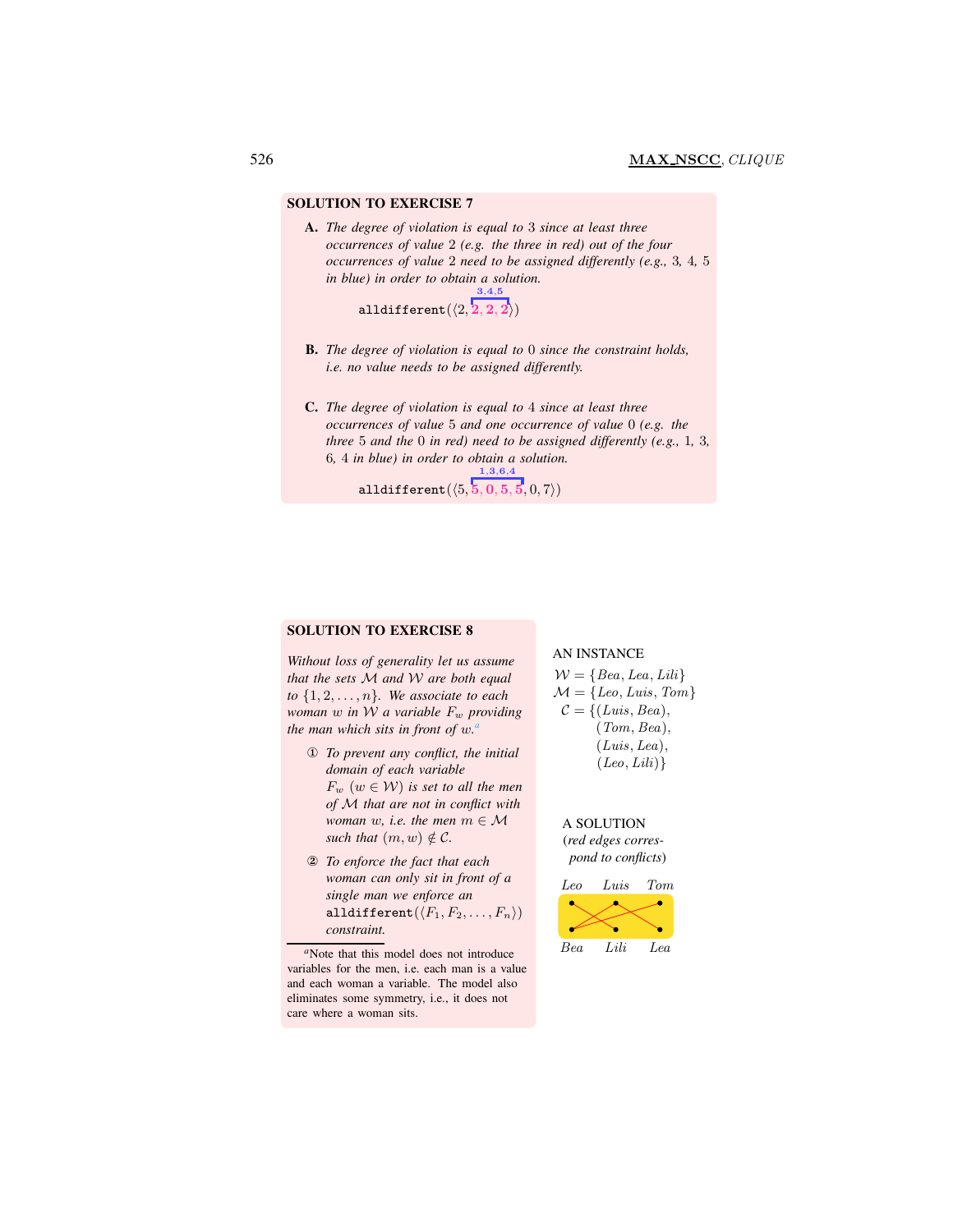- A. [*IDENTIFYING PAIRS OF VERTICES THAT SHOULD BE ASSIGNED THE SAME COLOUR*]
	- (a) *Since we have to use at most* 3 *distinct colours, since*  $v_2$  *and*  $v_5$ *use two distinct colours, and since*  $v_1$  *and*  $v_3$  *are both linked to*  $v_2$  *and*  $v_5$ *, we infer that*  $v_1$  *and*  $v_3$  *both have to use the third and last available colour.*
	- (b) *For a similar reason:*
		- $v_2$  *and*  $v_4$  *use the same colour since they are both linked to*  $v_1$  *and*  $v_5$ *.*
		- $v_2$  *and*  $v_6$  *use the same colour since they are both linked to*  $v_3$  *and*  $v_5$ *.*



 $v_1 \rightarrow v_2 \rightarrow v_3$ 

same colour

 $v_4$   $\cdots$   $v_5$   $\cdots$   $v_6$ 

G

B. [*GENERALISING THE NECESSARY CONDITION*]

*Since we should use at most* m *distinct colours and since all vertices of the set*  $V_c$  are linked to all vertices of the clique C of *n* vertices, the set  $V_c$  should use at *most* m − n *distinct colours. In the previous setting we had*  $m = 3$  *and*  $n = 2$ *, i.e., one unique colour for all elements of*  $V_c$ . The figure on the right illustrates  $\frac{1}{2}$ *the constraint generated wrt the clique*  $C = \{v_2, v_5\}$ *.* 

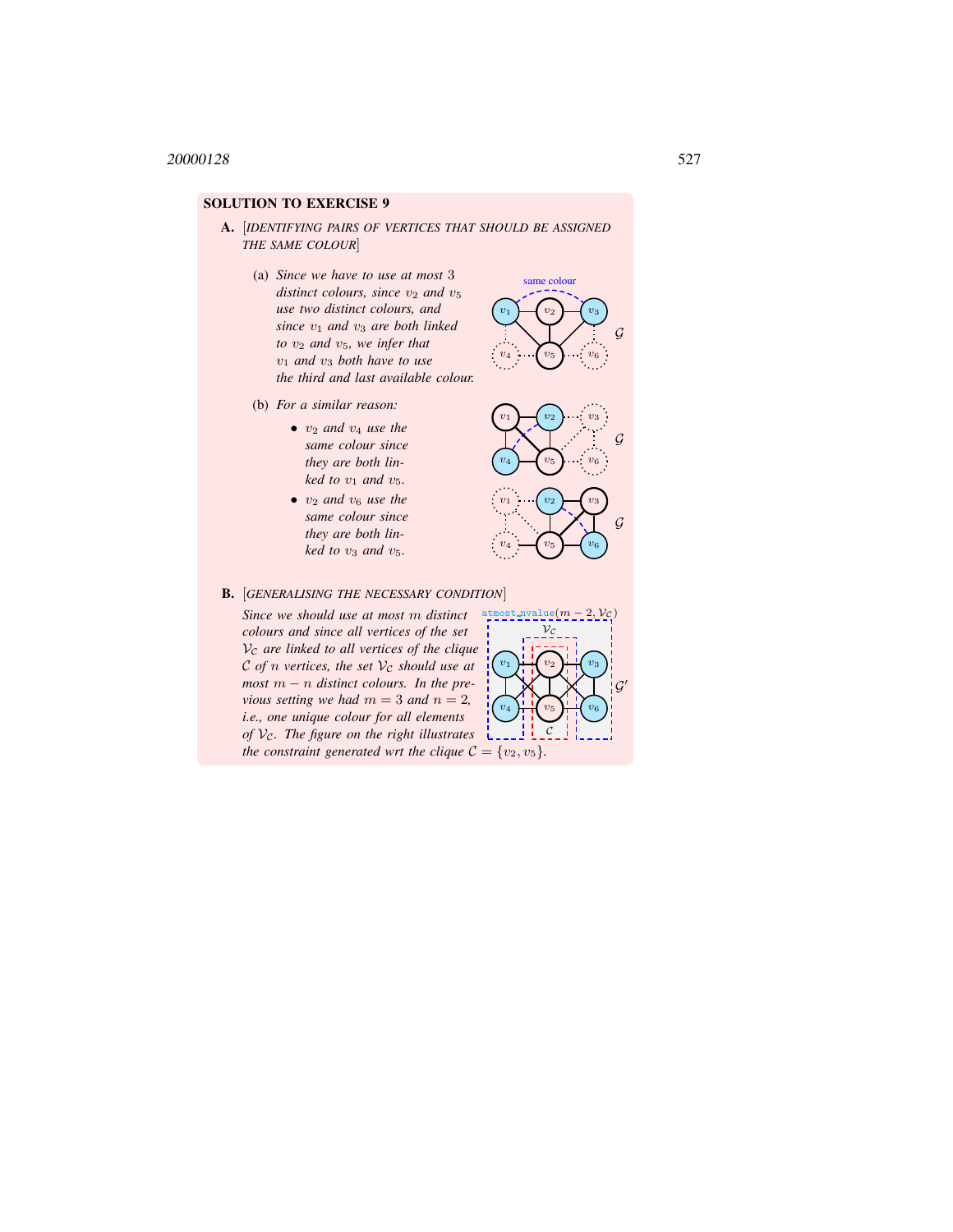*We do case reasoning depending on where we place the queen on the third column. After placing the third queen we mark all cells that are located on the same column, row, or diagonal of one of the three already placed queens. Then we focus on the rows or columns for which no more than three consecutive cells are still empty since it allows to prune the next row or column.*

8

• [*PLACING A QUEEN ON* <sup>c</sup>5] *After marking all cells that are located on a same column, row, or diagonal than* a1*,* b3*, and* c5 *we get the chessboard shown on the right.*

*Then we focus on row* 8*, which contains only two consecutive free cells. Since the eighth row must contain one queen this queen will be located at position* d8 *or* e8*. In both cases the cell* d7 *will be forbidden. By performing the same reasoning on the sixth row we also find out that the cell* h7 *is forbidden. As a result no queen can be placed on row* 7*.*

• [*MOVING THE THIRD QUEEN FROM* c5 *TO* c6]



*After marking all cells that are located on a same column, row, or diagonal than* a1*,* b3*, and* c6 *we get the chessboard shown on the right.*

a b c d e f g h  $(C)$ 

W W

1 2 3

*We focus on row* 5*, which contains only three consecutive free cells, see* (D)*. Since row* 5 *must contain a queen, this queen will be located at position* f5*,* g5*, or* h5*. In all three cases the cell* g4 *will be forbidden. Similarly by considering the fourth row, see* (E)*, we find out that no queen can be placed on* g5*. As a result no queen can be placed on column* g*.*